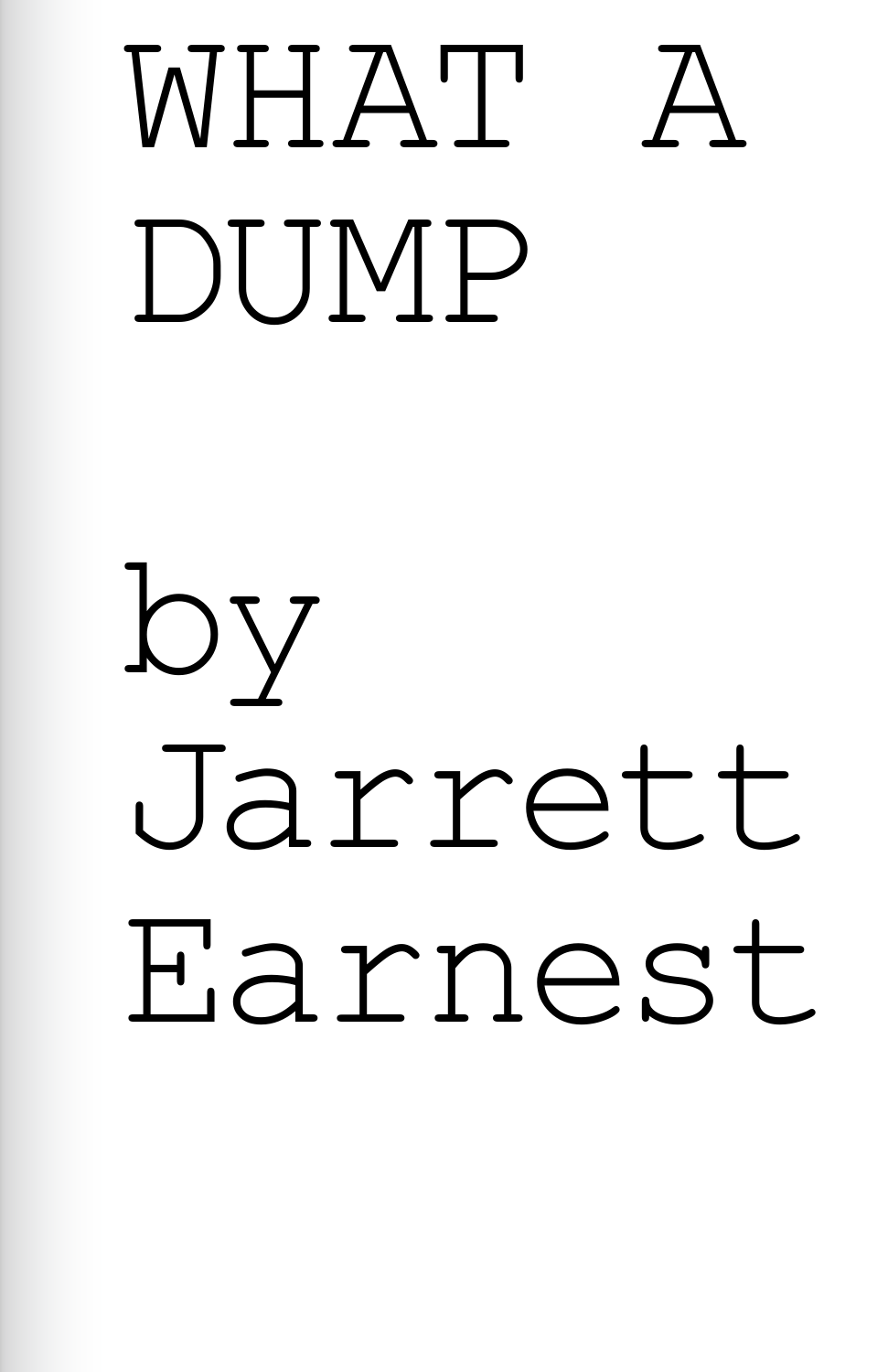*Perhaps I have loved the shadows that lay hidden behind his radiant forehead and his shining glance. Can you distinguish between loving roses and loving the scent of roses?* —Yukio Mishima, *Madame de Sade*1

 I In his first session at Black Mountain College's summer art institute in 1945, seventeen-yearold Ray Johnson studied with legendary designer Alvin Lustig, who revolutionized book publisher New Directions' aesthetic in the 1940s.<sup>2</sup> That year, Lustig was in the process of creating a cover for Louise Varèse's translation of Arthur Rimbaud's *Illuminations*. The name "rimbaud" sits at the center, the source of an explosion of nested, jagged star shapes, redolent of Clyfford Still, in cream, yellow, and crimson, pulsing against a blood-red ground, while scratched along the bottom "ILLUMINATIONS" tingles like electricity. The cover, among others by Lustig, channeled the full force of abstract expressionism to convey the quasimystical charge of its contents: a sacred book of modernism.

After moving to New York in 1949, Johnson did commercial design work, including a few jobs for New Directions. In 1956, he was tasked with redesigning *Illuminations* for an expanded paperback edition, published in 1957. The aesthetic decisions of Johnson's cover have become so deeply absorbed into our visual culture as to now appear all but fated, presaging a new sensibility that would become "pop." Johnson's cover features a tight crop of Étienne Carjat's 1871 portrait of Rimbaud when he was a seventeen-year-old from the provinces, terrorizing Paris's poetry scene. Johnson upped the contrasts of the black-and-white image, enlarging the halftone screen to emphasize the inherent qualities of photomechanical translation. The effect is spectral, masklike,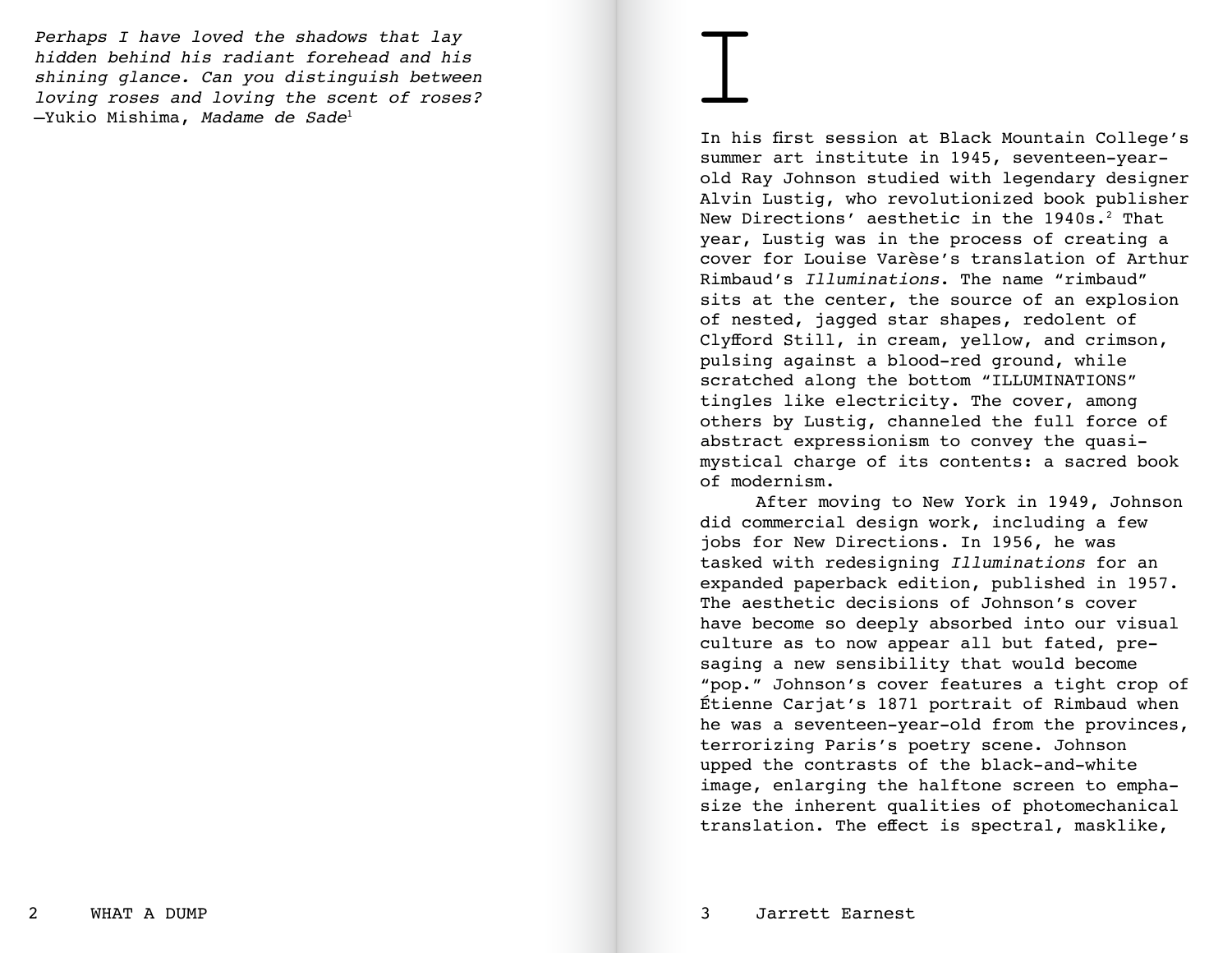as though the image of the poet is and isn't there, a face seen on the surface of Mars. The closer the eye gets to the printed surface the more the features recede, dissolving into a mist of coagulated dots. The title and author's name are blocked out in thick, ribbony script at a bias, alternating between black and white mid-word, to contrast with the shifting background. "R. Johnson" is hand-lettered in the upper right corner, a hieroglyph as much as a signature. Johnson's design was the first to utilize Rimbaud's image in this way, fusing the poet's portrait into the public imagination as an icon.

Within the rising counterculture of the 1960s, this edition became ubiquitous. Its cover foregrounded the teenage cipher of outsiderness, characteristic of the young French poet, who, as one of his biographers put it, "has been treated by four generations of avant-gardes as an emergency exit from the house of convention."3 In ways that are demonstrable but incalculable, Johnson's cover contributed to this proliferating influence. Sixteen-year-old Patti Smith is merely the most famous of innumerable teenagers who knew nothing of the poet but grabbed the book because of Rimbaud's "haughty gaze," which in her case peered out from "a bookstall across from the bus depot in Philadelphia."4 It was on this visual evidence alone that she stole the book that changed her life. She would have likely passed over Lustig's elegant starburst if it were the edition on the stand that day. Smith described the effect of the book on her: "His hands had chiseled a manual of heaven and I held them fast. The knowledge of him added swagger to my step and this could not be stripped away. I tossed my copy of *Illuminations* in a plaid suitcase. We would

escape together."<sup>5</sup> In 1967, when Smith moved to New York to become an artist, that copy of Rimbaud's *Illuminations* came with her, its worn cover tacked over her writing desk for years.

Ray Johnson was already making collages saturated with popular imagery, blurring high and low, with a special fixation on movie stars, long before the attitudes that became pop art cohered into anything recognizable as a movement. In the mid-1950s, he was appropriating pictures of Elvis Presley and James Dean from advertisements to make cryptic collages pasted with logos from Lucky Strike brand cigarettes. Around the time Johnson was designing *Illuminations*, one collage pairs an identically sized photograph of the recently martyred "rebel without a cause" James Dean with the original Carjat portrait of Rimbaud, pasted vertically on a blackened board. The Dean headshot (top) is heavily striped with translucent hot-pink ink, almost entirely covering the image, while Rimbaud (bottom) has the pink bands only over his eyes, nose, and mouth. The collage identifies an unmistakable affinity: two artists with passionate intensity and aberrant sexualities, hostile to the mores of their time. Johnson equates Dean's violent death at twenty-four from a speeding sports car crash with the force of Rimbaud's renunciation of poetry at the age of twenty. The visual logic suggests transposing the features from one onto the other, blurring them together, while retaining a vague distinction between the actor, known for playing characters, and the poet who once proclaimed that "every being seemed to me to be entitled to several *other*  lives."6 The hot pink underscores their twinned roles as queer icons — a fantasy couple whose images evolved into potent sites of identification for gay men as that subculture began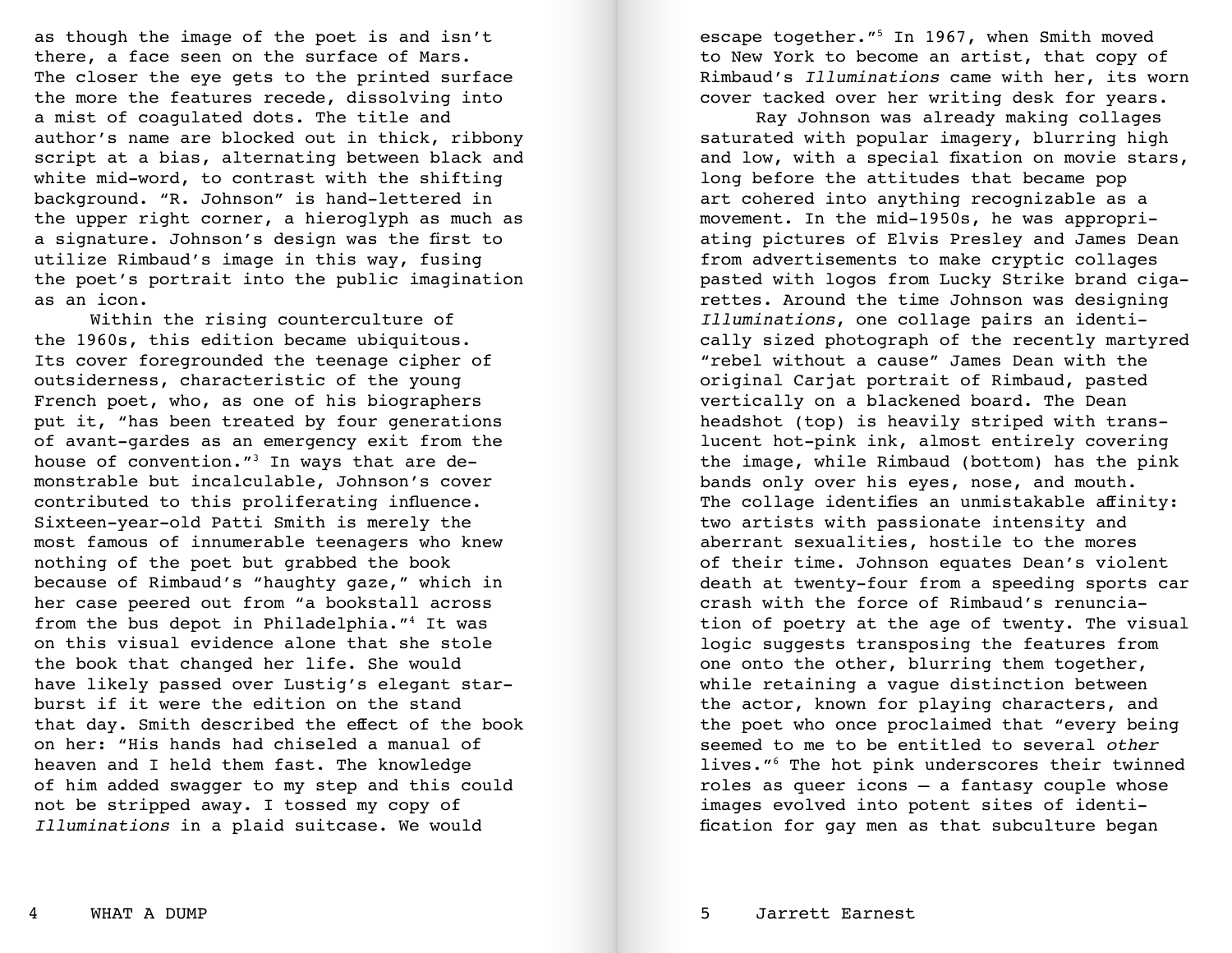taking shape. What might at first seem an arbitrary, even capricious juxtaposition of a poet and a movie star takes on the clarity of a formula when seen within the larger mathematics of queer desire.

This image of Rimbaud continued to proliferate in Johnson's collages and mailings until the end of his life, becoming a personal emblem. And like Rimbaud's poetry, the structures of Johnson's work undermine any single or coherent sense of an internal "self," inverting identity outward through seemingly endless chains of slippage and dispersal. In an issue of *Arts Magazine* in 1971, Johnson reproduced the Rimbaud portrait, filling a page of the magazine with the life-sized face. "FOLLOW INSTRUCTIONS BELOW" was printed on the opposite page, with a number of corresponding options acted out by his trademark wide-eyed "bunnies" for how Rimbaud could be altered. "Detach along dotted line ... participate by adding words, letters, colors or whatever to face ... & mail to Ray Johnson, 44 Seventh St., Locust Valley, N.Y. 11560" (his home address). In 1971, this was only the latest incarnation of Johnson's interest in participatory art making and circulation via the postal service. As early as the mid-1940s, Johnson was mailing heavily illustrated letters to friends, which became a fully elaborated artistic mode by the mid-1950s. In 1962, artist Ed Plunkett named the phenomenon of Johnson's eccentric mailings the "New York Correspondence School," which Johnson shifted to spell as "Correspondance," crystallized by the iconic direction stamped on each parcel: "PLEASE ADD TO AND RETURN TO RAY JOHNSON." The playfully shifting network was visualized by Johnson's ever-updated series of "seating charts" — grids detailing the names of various artist friends and celebrities, beneath almost

identical cartoon faces. By way of his robust network, a swarm of Rimbauds were soon set loose upon the world, moving among the various audiences of the international art magazine, some returning to Johnson glamorized or brutalized, often both.

In the case of a photographic image, there are essentially two operations for its transformation. The first is additive: ink, glitter, other images, sundry *stuff* can be put onto the picture like a cosmetic, an invitation to put the young Rimbaud in drag. Many respondents gleefully understood, returning burlesque versions of the poet's visage. The second is deconstructive: to cut the image up, allowing the parts to be rearranged and collaged with pieces of other images. In each case, the effect of "defacement" brings both a joyous freedom and lurking violence to the subject, one perfectly suited to Rimbaud's poetry and biography. When Paul Verlaine left his wife for Rimbaud — according to the account of one Constable Lombard of the Brussels police, who had been tracking the young poets — Verlaine not only exclaimed "We love each other like tigers!" but also "bared his chest in front of his wife. It was bruised and tattooed with knife wounds administered by his friend Raimbaud [*sic*]."7

In 1978, the twenty-four-year-old David Wojnarowicz took advantage of a short stint at an ad agency in Manhattan, using their photostat machine to make an enlarged copy of Johnson's cover of Rimbaud's *Illuminations*, which he then cut out and burned eyeholes with a cigarette to create a life-sized mask.<sup>8</sup> Wojnarowicz felt a profound connection with the poet, who turned the extremity of his alienation and hostility toward society into a poetics that fused sacred with profane. Like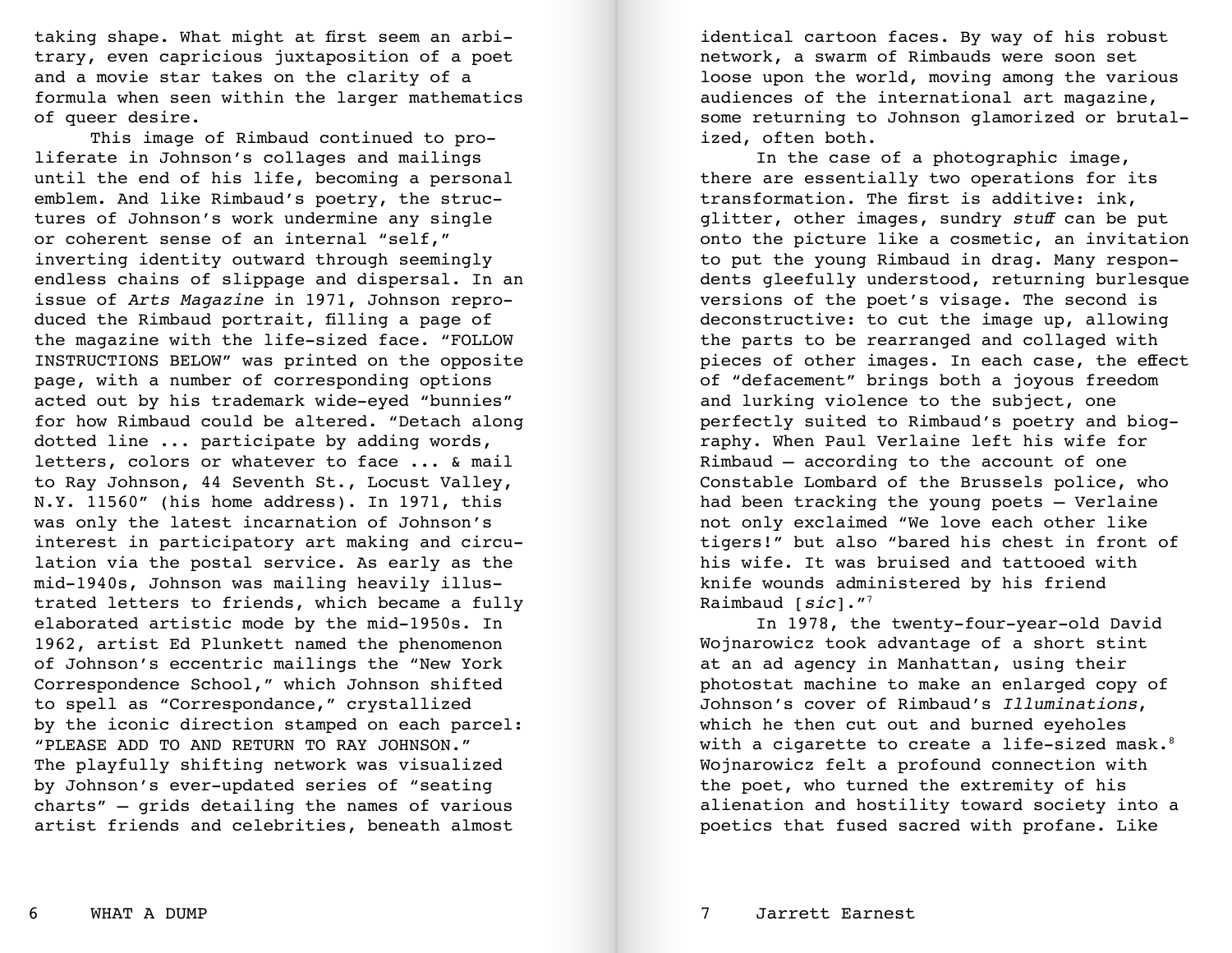Rimbaud, Wojnarowicz would pursue a similar "derangement of the senses." Envisioning Rimbaud transposed into 1970s New York, Wojnarowicz photographed various friends and lovers wearing the Rimbaud mask in the places that embodied such derangements in his own experience: cruising for sex on the West Side piers, beside porn theaters in Times Square, in the Meatpacking District, on the subway. When the black-and-white Rimbaud mask was photographed on black-and-white film, it harmonized the face with the wearer and environment in such a way that the mask's dislocation remains legible as collage and creates a crosscut between past and present that is arrested, but never resolved, by the image. Whether they are understood as depictions of his various friends beneath the mask of Rimbaud or of Wojnarowicz himself is beside the point. What is important above all else is the way each of these identities is made to slide from one to the next within the work.<sup>9</sup>

That same year, on the other side of the country in Los Angeles, Dennis Cooper turned an issue of his literary magazine, *Little Caesar*, into a fanzine about Rimbaud with a degenerated version of the same Carjat portrait printed on its cover. Cooper, who was in the midst of developing his own literary genre at the intersection of violence and gay sex, prefaced this issue in his own handwriting: "When I was fifteen I wanted to be Rimbaud, and I still do, though now I'm too old for the part. Who needed Jagger, Lou Reed, Hendrix, bla, bla. He had everything and was farther away than the stars. No chance to disappoint me. I wanted to look like him and made a pathetic attempt — short hair in a long hair era  $-$  a fool."<sup>10</sup> The issue of *Little Caesar* is populated by pictures dubbed incarnations of Rimbaud at particular

moments throughout the twentieth century, such as a shot of James Dean in a black leather jacket, cigarette hanging from his lips, captioned "RIMBAUD '55" — a gesture parallel to Johnson's collage from around 1957. Cooper's homage encapsulated Rimbaud's contradictory appeal: the desire to elide one's identity with a figure who sought to disperse identity itself, to be multitudinous rather than singular. Cooper recognized that same impulse at work in Wojnarowicz's *Arthur Rimbaud in New York* photographs and included a portfolio of them in *Little Caesar*  $#11$  in 1980.<sup>11</sup> Along with their publication in the pages of the *SoHo News* a few months earlier, these were the first appearances of Wojnarowicz's now iconic series, and it is critical to understand them first as ephemera in circulation, sometimes xeroxed and mailed to friends, long before they were remade by the artist as gelatin silver prints for gallery exhibition in  $1990.^{12}$ 

The fact that Johnson designed the cover that Wojnarowicz used to fashion his mask, most likely without knowing who the "R. Johnson" was at the time, indicates deeper structural resonances between their two evocations of the poet. The impulse suggests an affinity at the level of something as ineffable as a "queer aesthetic" or sensibility, as it was transpiring in and around New York City in the 1970s. Examining Johnson and Wojnarowicz under the sign of Rimbaud provides a case study of this precisely locatable and intangible historical phenomenon, traced at the level of feeling.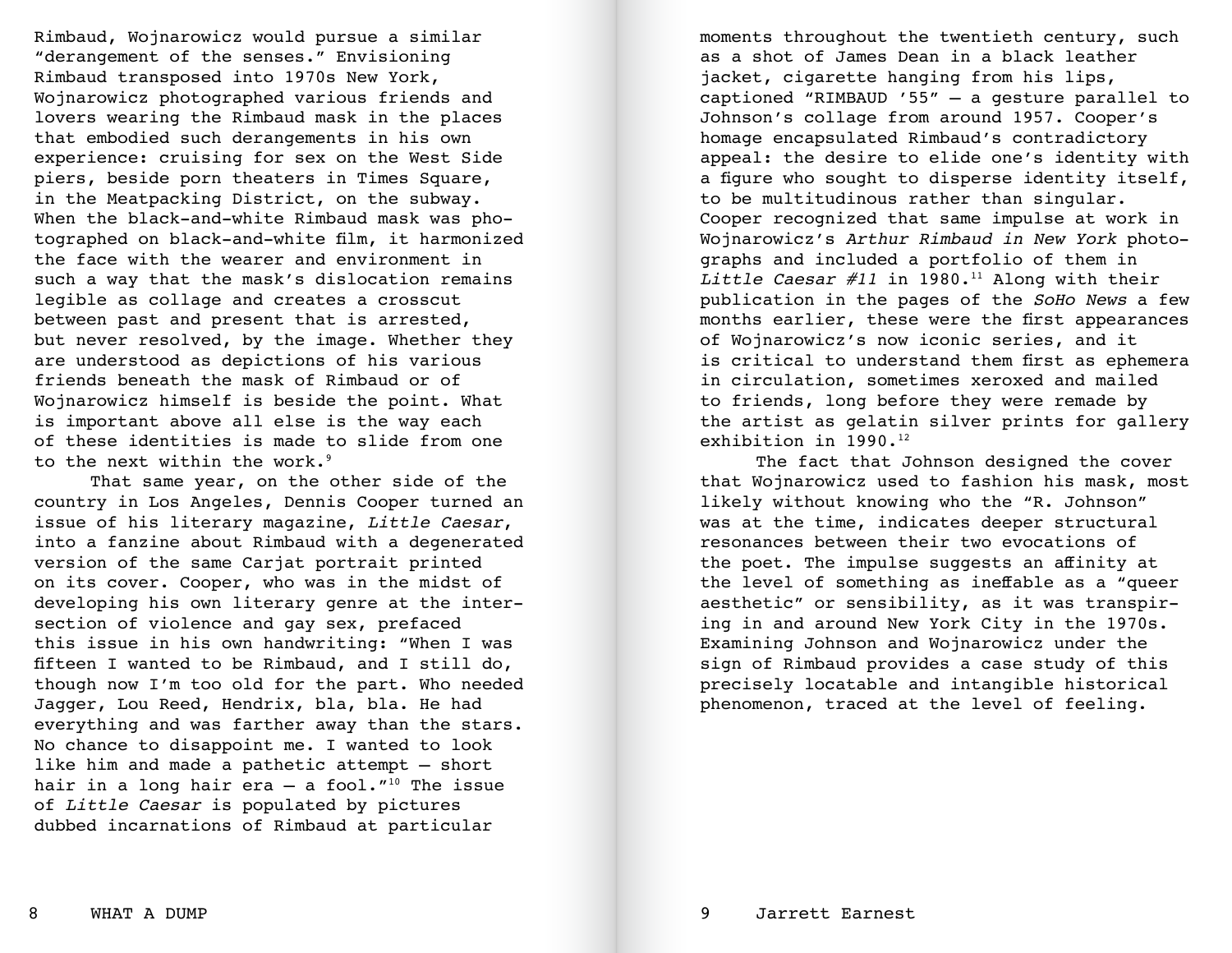## II **II**<br>In the May 1968 issue of *Artforum*, Ray Johnson

read about Michael Morris's painting called *The Problem of Nothing* (1966), an enigmatic image built of hard-edged abstraction. The curator Alvin Balkind, himself a gay man, used the painting to summarize the twenty-sixyear-old artist's sensibility in his review of Morris's work: "To Michael Morris, the best art today is a put-down; it is deliberately subversive, utterly useless, consciously caught up in its own time, seriously intent upon producing monuments to nothing. Among his monuments to nothing, Morris is producing many which contain a theatrical bow to the thirties in general, and to Busby Berkeley in particular."13 The description stood out for several reasons, foremost because Johnson himself had been staging public performances he called "nothings" since 1961, a playful negation of Allan Kaprow's "happenings," which coalesced that decade's social attitudes into form. Morris's slippery antagonism, paired with his devotion to the camp fantasias of Busby Berkeley musicals, also signaled kinship and Johnson promptly sent the young artist a letter, care of the Vancouver Art Gallery, which owns *The Problem of Nothing*, explaining that he too had been involved with "the problem of nothing" for some time; Johnson invited him to be in touch.<sup>14</sup> Morris happened to be visiting New York shortly thereafter, phoned Johnson as directed, and they met at a bar. Morris recalled: "When I spoke of my interest in Busby Berkeley and the sense of style in thirties film production, he mentioned that I

might see Michael Malce, who owned a shop specializing in items from that period — the shop where Tony Curtis had once purchased a Mickey Mouse watch strap.... We talked of London, Shirley Temple, Canada, and Ray mentioned his interest in the Dionne Quintuplets."15

Morris suggested Johnson take part in *Concrete Poetry*, an exhibition he was curating at the University of British Columbia Fine Arts Gallery the following year, in 1969. On his first trip out of the country, Johnson went to Vancouver, bringing collages in his luggage and crashing on the young artist's couch. In the catalogue for the show, Morris wrote a text explaining Johnson's New York Correspondance School (NYCS): "Ray allows the School to function as a highly sensitive monitor, quick to recognize in others the concerns that relate in some way to its instigator's intentions. There is always an intensely selective process at work, both in choosing members and deciding on the nature of activities the school shall undertake."16 On this visit, Morris and his lover and collaborator Vincent Trasov told Johnson about an idea they had for a Vancouverbased hub for mail art activities, called "Image Bank," inspired in part by Johnson's Correspondance school. When Morris and Trasov sent out their first "Image of the Month" mailings a year later, Johnson supplied them with the addresses of his network.

Through this initial connection with Image Bank, Johnson entered into a decidedly queer subculture within the emerging Canadian art scene. Then in his forties and twice the age of most of these new associates, Johnson became a kind of mascot who had initiated an exploration of subculture and self that the Image Bank collaborators would elaborate in their own directions. Call-and-response, with directions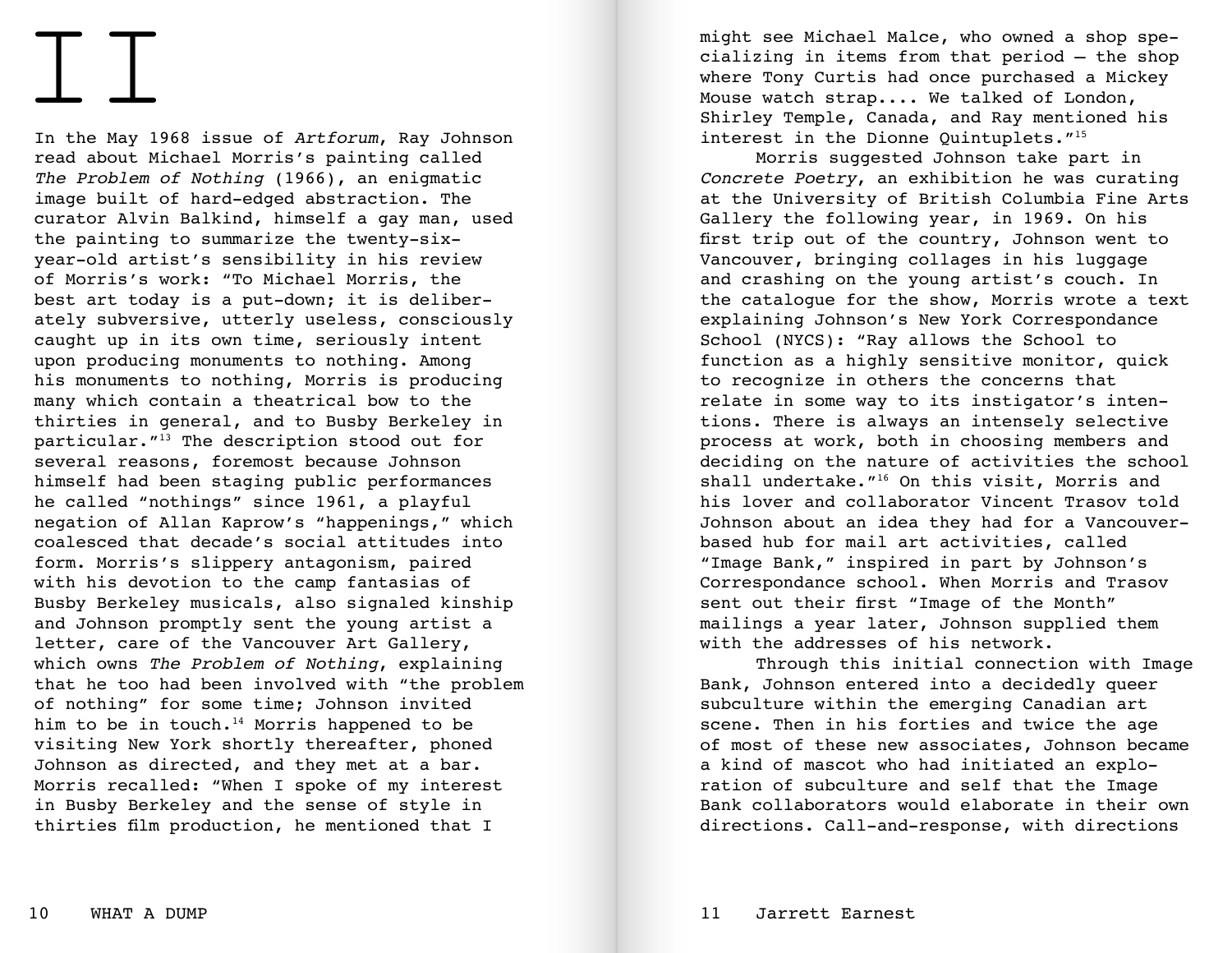to alter and pass along, were strategies pioneered by Johnson's Correspondance school and adapted by many artists' networks around the world in the subsequent years. Mail art structured exchanges between those who may or may not have known each other, or knew each other only through slippery personae, creating an arena that intentionally blurred private and public, art and life, self and other. Morris's Toronto friends Michael Tims, Ronald Gabe, and Slobodan Saia-Levy, who renamed themselves AA Bronson, Felix Partz, and Jorge Zontal, formed General Idea in  $1969.^{17}$  By then, Bronson was already experimenting with mail art through a sequence of chain letters, such as his *Massage Chain Letter* (1969): "Give someone a massage. If you don't know how, take lessons. Copy this letter 5 times. Send it to 5 friends."18 In 1970, General Idea put out a call via mailer, containing an image of Zontal in a contorted position above a text titled "MANIPULATING THE SELF":

> The head is separate; the hand is separate. Body and mind are separate. The hand is a mirror for the mind - wrap your arm over your head, lodging your elbow behind and grabbing your chin with your hand. The act is now complete. Held, you are holding. You are object and subject, viewed and voyeur. $19$

This text was followed by instructions to send photographs in this position to General Idea in Toronto. They then published a pamphlet collecting one hundred and twelve of the responses, the photos reproduced as squares in a stacked grid, two by three. Johnson appears on the first page, beside his artist friend May Wilson, just below the photos of Kitty Tims

and Jack Tims, AA Bronson's parents, at the very top.

In spring 1972, Johnson sent General Idea sixty-eight pre-addressed envelopes containing mail art with instructions to send them on. General Idea decided to keep them, and instead sent along their own messages to the intended recipients, explaining that they had hijacked Johnson's correspondence in a move they titled *Ray Johnson Split Project* (1972). That same year, General Idea debuted *FILE Megazine*, with a format and logo adapted from *LIFE* as a parasitic assault on copyright and corporate identity. *FILE* was the first publication of its kind to harness mail art activities, blending the artists' directories and image requests from Image Bank with the results of their own experiments and art projects. On the cover of the first issue, Vincent Trasov is dressed as his alter ego, Mr. Peanut, usurping the snappy mascot of the American snack company Planters, to pose in front of the Toronto skyline. In their first editorial, General Idea explained that *FILE* makes tangible "the invisible network that binds the world," listing a handful of key figures including Ray Johnson who had pioneered this method of ongoing collaboration. General Idea then concluded: "We are concerned with the web of fact and fiction that binds and releases mythologies that are the sum experience of artists and non-artists in cooperative existence today. Every image is a self image. Every image is a mirror."20

*FILE* heralded a new sensibility: a defiant and playful mapping of a society created by collaboration, outside the mainstream art world of galleries and museums. The provocation was met almost instantly by an angry editorial in Vancouver's alt-weekly: "They have paraded their homosexuality as though that in itself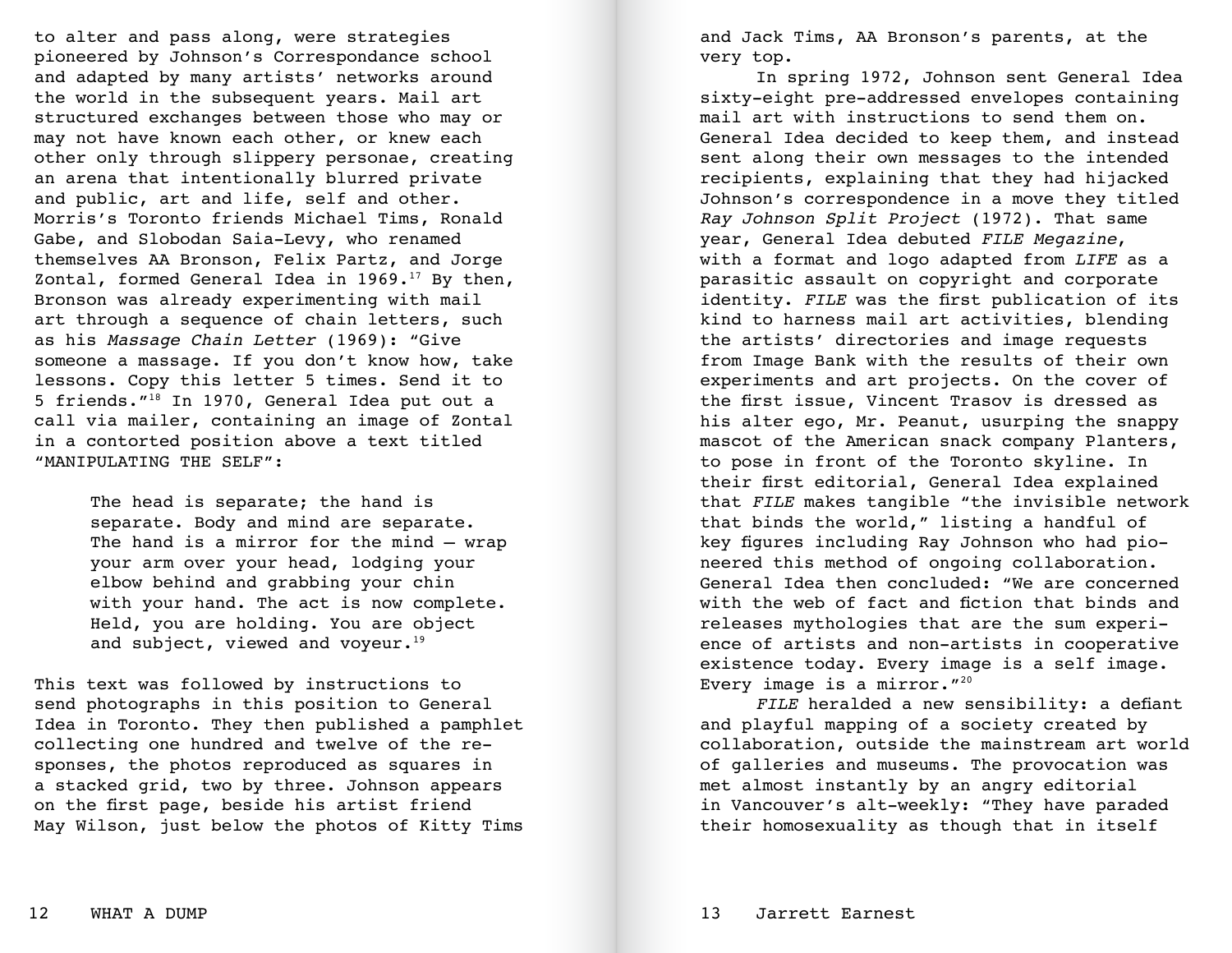gave the mag some bizarre status within the enigma of the alternative society. Instead the problems of homosexuality as an actual way of life recede into the pageantry of camp parody."21 The condemnation accurately, if unwittingly, pinpointed the stakes of General Idea's play with gay representation, attempting to undermine and complicate an identity that was swiftly becoming all too legible, seeing the rising politics of respectability as an inescapably conservative force.

Dubbed their "Daddy Dada," Johnson, whose pictures, drawings, and letters bounced through early issues of *FILE*, was a premade cult figure for General Idea's unfolding case study of micro-celebrity and artistic persona. Johnson was one of those called during General Idea's radio-based performance piece *Club Canasta — FILE's Filathon Telephone Canasta Party*, recorded at the CBC in 1972. After giddily ringing him at Max's Kansas City, clubhouse for New York's art world, to no avail, General Idea reached his friend May Wilson at home, who laughingly strips out of her nightgown upon their request and informs them Johnson is at a dinner party. Finally, Bronson and the gang get Johnson on the phone, giving him updates on the other calls, catching up on gossip and playing coy games:

> Bronson: What are you wearing? Johnson: I am wearing a paintbrush. Bronson: Where? Johnson: Where — In my ear.

They ask Johnson to come see them in Toronto: "We've been telling everyone that you're already here visiting us." Before getting off the phone, Johnson promises to send them his "Rimbaud postcards."

Daisy chains of self-reference provided an organizational force and means of propulsion for *FILE*'s form and content. The cover of the second issue, published May/June 1972, shows artist Marsha Carr, a respondent to their earlier "Manipulating the Self" mailer, a double-jointed contortionist wrapping her arms behind her so that her hands clasp improbably beneath her chin. She smiles placidly, large doe eyes slightly out of focus. The first page of the following issue in December 1972 features a full-page photograph of Johnson holding the May/June issue. The woman's face on the cover is cut out with Johnson smiling through the hole, hands gripping the sides of the magazine: "HERE'S RAY JOHNSON LOOKING THROUGH THE LAST ISSUE OF FILE. "<sup>22</sup> The following issue opens with the photo of Johnson, only this time a tongue protrudes from a cut-out in the image of Ray's face and the caption: "HERE'S AA BRONSON LICKING THROUGH THE LAST ISSUE OF FILE."23 This mise en abyme literalizes *FILE*'s editorial promise; by courting the intentional fluidity of persona, "every image is a self image," and every self is someone else too.

### III

To mark his graduation from the University of Georgia in 1972, twenty-two-year-old Jimmy DeSana self-published a boxed portfolio called *101 Nudes*, comprising staged photographs of his friends striking incongruous poses in suburban interiors. After coming across issues of *FILE*, DeSana sent a copy of *101 Nudes* to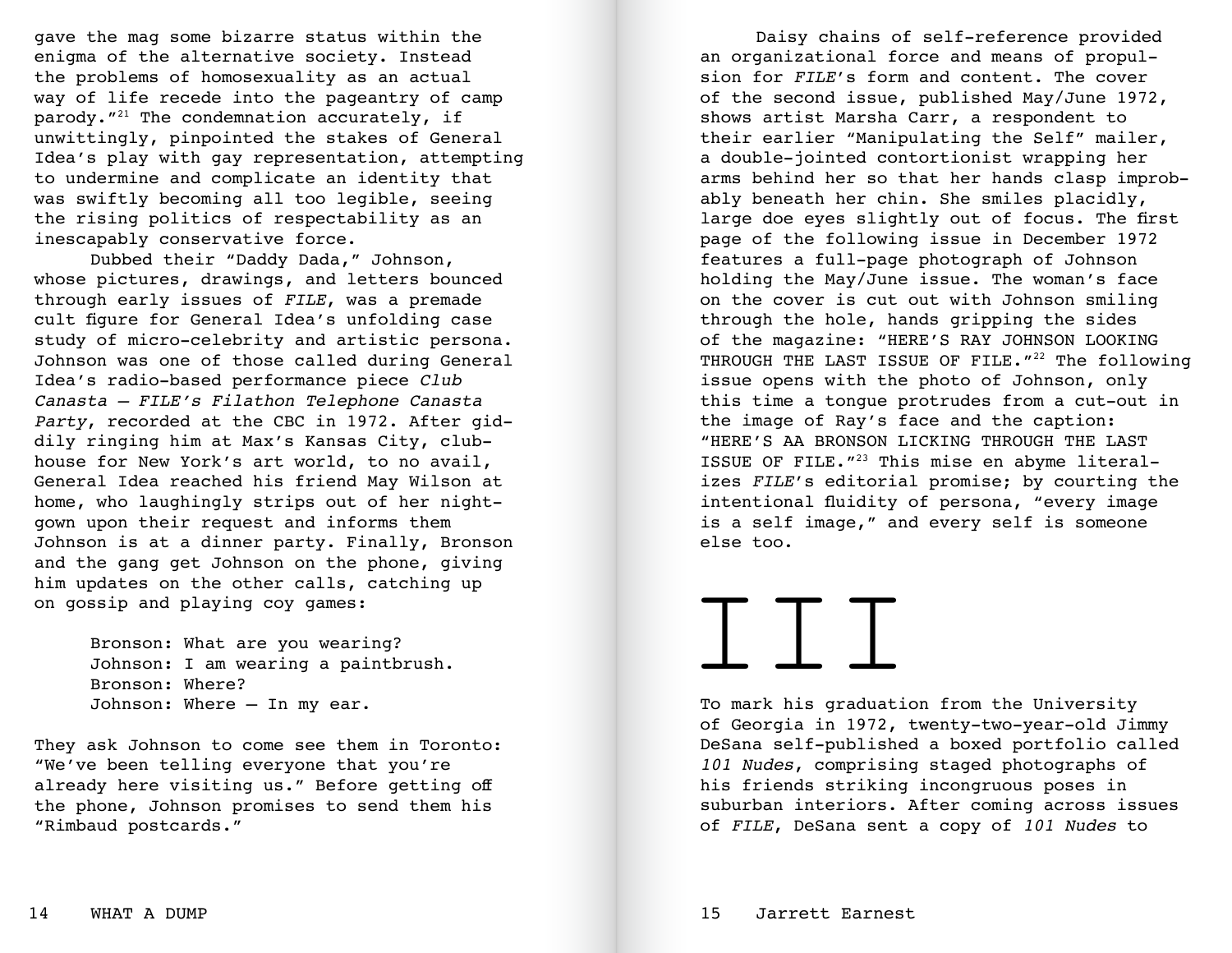General Idea, entering into their rich network. When AA Bronson visited New York for the first time in the 1970s, he connected with many of the people he had corresponded and collaborated with but up until then had never met in person, including Johnson and DeSana. Embracing his Daddy Dada role, Johnson planned a night on the town for their first meeting, introducing the two younger gay men to New York's thriving leather bars and outdoor cruising sites. Johnson's letters, especially those with other gay men, make frequent reference to his trips to the Anvil, Spike, Mineshaft, Eagle, and other places that specialized in leather, S-M, fisting, and watersports. Bill Wilson, May Wilson's son and another of Johnson's younger gay friends who would become his chief chronicler, once recalled Johnson stealing his bathtub that was decorated with painted flowers from his home; Johnson then brought Wilson to the Anvil to see his personal tub now on display in the bar, a young man sitting in it, being pissed on by the other patrons. $24$ 

Bronson describes that first meeting in New York as a tailor-made Johnson event, one of his "nothing" performances, equal parts pedagogy and pleasure. After midnight the three met downtown and started the trek up to the Spike on Eleventh Avenue; taxis would not dare take them there, Johnson told them. Once they reached Eighth Avenue, he advised they walk in the middle of the street, away from where anyone hiding in doorways could launch surprise attacks. Johnson remained wary of street violence after being mugged at knifepoint in 1968, which occasioned his move from Manhattan to the Long Island hamlet of Locust Valley. After some time at the Spike, the three headed to the Eagle where they met everyone's favorite leatherman and bartender, John Dowd, who had

become a celebrity within the Canadian mail art scene via a typically circuitous chain of events. John Jack Baylin had started the "Bum Bank" as a spinoff of Image Bank, dedicated to the collection and distribution of ass pics, which spawned the "John Dowd Fanny Club" once Johnson introduced Dowd to a group from Image Bank when they all came to New York in 1972. In a letter beneath two cartoon bunny heads labeled "Frank Stella" and "Barbara Rose" — New York's reigning heterosexual artist-critic power couple — Johnson assured Baylin:

> As per your request, I will attempt to obtain for you a genuine photo of J.D.'s bum.... At the Anna May Wong Meeting yesterday, John Dowd was there with a little baby Dowd and at one point after the Meeting he was bending over talking to someone and the exposed backside above his trouser belt was seen and had hairs on the said backside. We will go all the way for the cover photo. I am sure J.D. will cooperate.... Please trust me to follow through on your photo request and pray and light candles I push the right buttons when John Dowd is pants-lowered saying cheese. Most sincerely yours, Barbara Rose25

In the end, Johnson enlisted DeSana's help for the photos. The pictures show Johnson at the edge of a room looking at Dowd, who faces a window wearing a black T-shirt, hands on hips and cutoff shorts around his knees. In another, Dowd smiles widely over his shoulder at DeSana as he bends to lift his pants. A commercial designer by day, Dowd eventually toured Canada participating in "bum signings," appearing at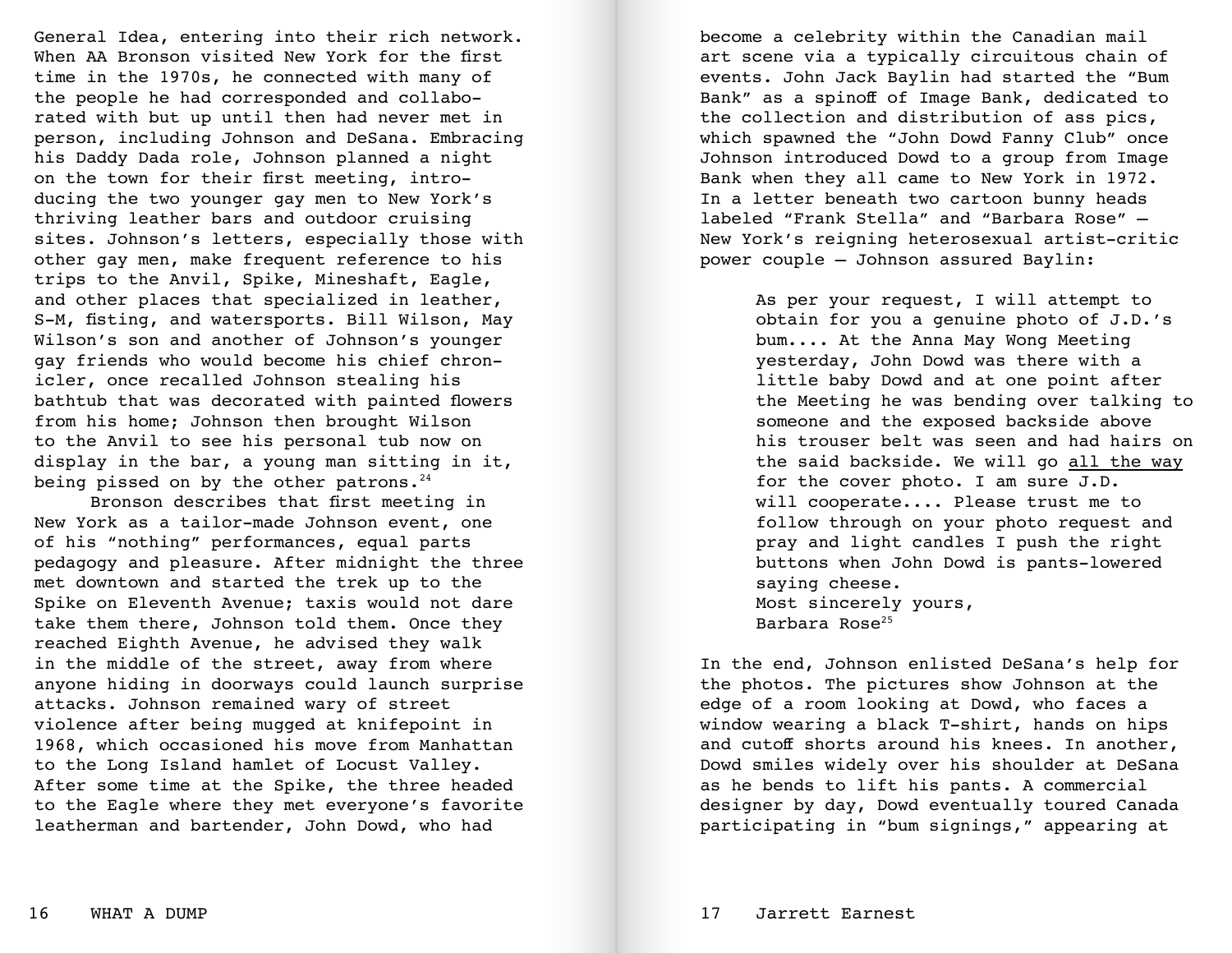meetings of his fan club. He also collaborated on the high-design mail art publication *Fanzini* with Baylin. The resulting "official" image of the Fanny Club is captioned: "JOHN DOWD SHOT BY JIM DESANA IN THE ROLE OF RAY JOHNSON" — Jimmy DeSana playing the part of Ray Johnson photographing John Dowd for John Jack Baylin, as promised by Barbara Rose.

After the bars, in the early hours of the morning, Johnson led Bronson and DeSana toward the dilapidated industrial zone along the West Side Highway to the piers, where men converged for anonymous public sex. Daddy Dada gave them advice, not only on how to navigate the treacherous debris, but also how to safely cruise by sticking to the more populated areas; violent crime was common, and more likely if they were to be caught alone in a secluded area. Before the cruising commenced, Johnson led them to an ideal viewing point to see a recent intervention by the artist Gordon Matta-Clark cut out of one of the piers, the holes framed against the larger void of the night sky. Then, as dawn approached and everyone had had some space to have whatever sex they wanted, Johnson reconvened with his friends, bringing them to the open area over the water. He had choreographed the entire evening for this moment, to see the sun rising over the skyline, illuminating the murals painted on the walls of the piers — urban decay and glittering water.

Soon DeSana's photographs permeated *FILE* as thoroughly as Johnson's letters had and often appeared with them in tandem. A special 1976 issue of the magazine, featuring a photo of "FILE NYC" spelled out in studs on black leather on the cover, details General Idea's gossipy misadventures during a temporary relocation to Manhattan. This issue opens with a

photograph of a lean DeSana wedged diagonally across a narrow New York foyer, cantilevered over messy piles of books with one forearm flat on the wall, the other curling a dumbbell up to his shoulder. Shirtless, donning aviators and billowing wide-leg bell bottoms and black socks, the caption below announces "DESANA UPTOWN opens sept. 1," though no further gallery information is listed — you'd just have to *know*. Following "Ripoff Red, Girl Detective," a story by Kathy Acker, is "New York's Ten Best Dressed," a photo-essay by DeSana, picturing New York artists and dealers across a two-page spread. $26$  An accompanying text by the Canadian performance artist Dawn Eagle characterizes the more-or-less nondescript outfits of the list: "[The subjects] have chosen to slip away from this form of promotion without even taking recourse to the safeguard of an exquisitely esoteric or expensive accessory ... a restraint that is admirable ... which is not to say that total image cultivation is not also admirable. $127$  The captions drive home the deadpan satire: "RAY JOHNSON (Artist) wears t-shirt, Levi jeans and jacket, work boots" he stares as if frozen in a three-quarters profile, denim jacket draped off one shoulder, holding a headless and armless doll in his hand. DeSana's "Ten Best Dressed" portrait of Johnson had a long afterlife; Johnson cut his face out of one print and created countless copies. DeSana's image of Johnson then rolled through many subsequent collages and mailings, nestled within untold visual configurations throughout the rest of his life.

Dressed in simplified butch drag, Johnson's "Ten Best" outfit belies his later play with clothing as part of his ongoing performance. For example, Johnson painted his black leather jacket with multiple neon-pink Mickey Mouse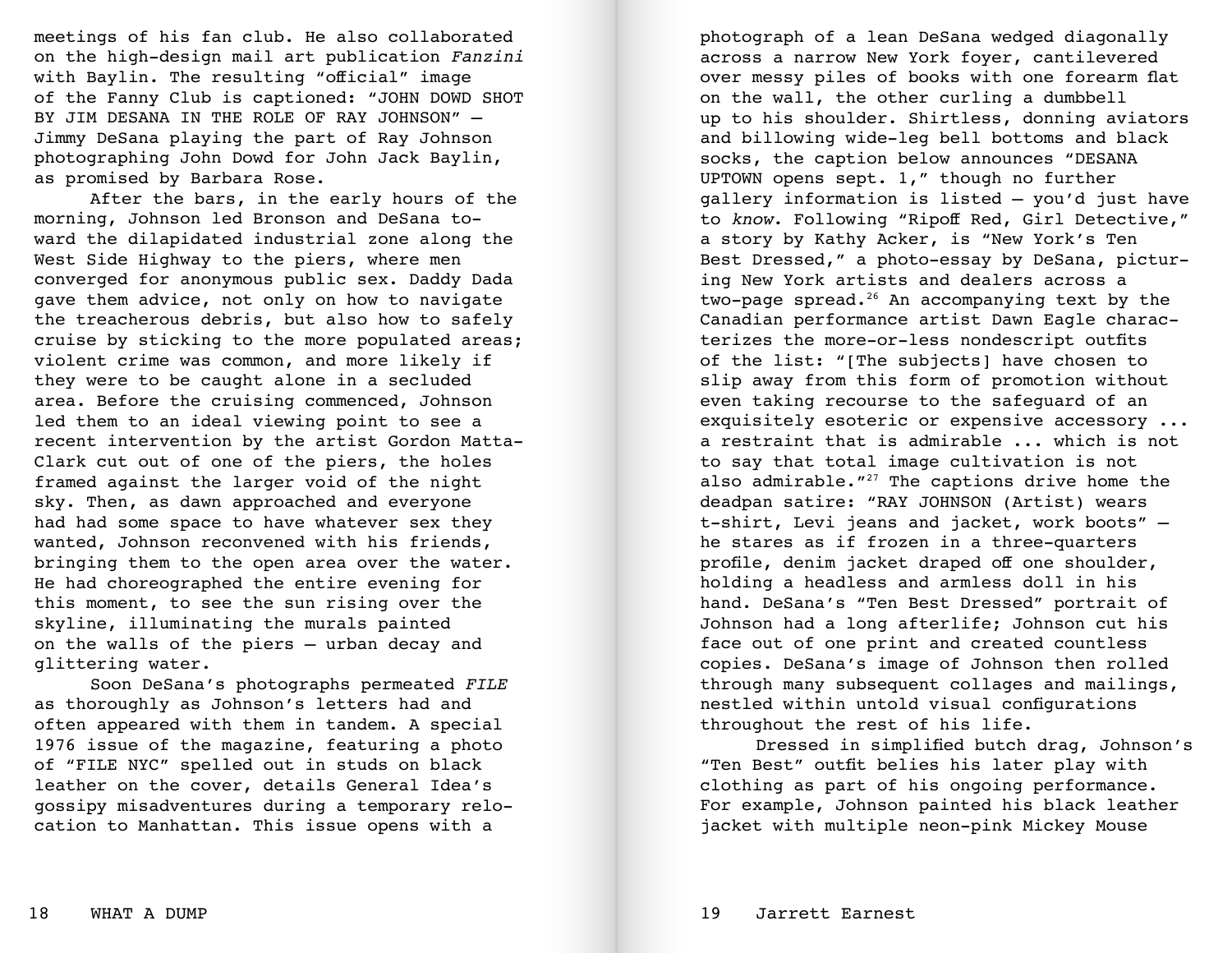figures, a symbol of macho masculinity made flamboyantly "girly." This game of dress-up was captured by a piece of mail art designed by Robin Lee Crutchfield in 1976, which shows Johnson's smiling face pasted on the crude outlines of a body with the text:

> THIS IS YOUR OFFICIAL RAY JOHNSON PAPER DOLL. CREATE YOUR OWN WARDROBE FOR HIM, KEEPING IN MIND THAT HE SEES NO NEW TRENDS IN FASHION AND HIS IDEAL WARDROBE IS A MONGOLIAN GERBIL NAMED CHIN. HE DESCRIBES HIS CLOTHING AS "LUCKY," AND THE ONLY COMMENT HE HAS TO MAKE ABOUT CLOTHES IS "CHARLES MANSON."

DeSana's "Ten Best" list aligned with his growing centrality within the downtown scene, photographing friends at parties in his rough black-and-white style that would define the gritty glamour of the New Wave/No Wave scene. Often DeSana came home and made prints from a night out, stamping them with his name and logo — disembodied hands holding a flashing camera — before dropping them in the mail. This was DeSana's version of mail art, which he took seriously enough to add the following line to a chronology he compiled, under the year 1975: "Opens world's smallest art gallery, a P.O. box called DeSana, which sends out mailings as shows."28 His portraits of culture heroes, everyone from Yoko Ono to Debbie Harry, began to circulate outside the scene, appearing on the front of the *SoHo News* and album covers, like *More Songs About Buildings and Food* (1978) by Talking Heads and *Exterminating Angel* (1980) by Dark Day, Crutchfield's band.

In 1973, DeSana took a nude self-portrait that was later published in an issue of *FILE* and on the cover of *VILE*, the San Francisco–

based sister zine, a parody of a parody. William Burroughs saw the erotically disturbing photograph of DeSana's pale, naked body hanging from a noose in a doorway, sporting an erection. Burroughs had a friend track down the young photographer. DeSana had started seriously reading Burroughs as a teenager in the late 1960s; the intensity of the queerness and artistic experimentation, hostile to every facet of the suburban world of his childhood, was an early and continuing influence. Burroughs wanted to talk about autoerotic asphyxiation and pulled out a file of his own research he had collected over the years.<sup>29</sup> It was an image that recurred with graphic force across his writing, the hanging man dying at the point of orgasm. Burroughs stayed in touch with DeSana, who took his portrait several times. When the book of his S-M photographs *Submission* came out in 1980, it was introduced by Burroughs, ending with the questions: "The very word 'submission' contains the paradox of wanting and not wanting. And this ambivalent position can only be maintained by a double ignorance of not knowing what you want to do and not knowing what you don't want to do. Can this ignorance survive the impersonal click of the camera? Can such a paradox exist in an age of total confrontation?"30

# Burroughs was the black sun of the counter-

culture, and his ideas around language and social control radiated at the intersections of violence, queerness, sex, and death. His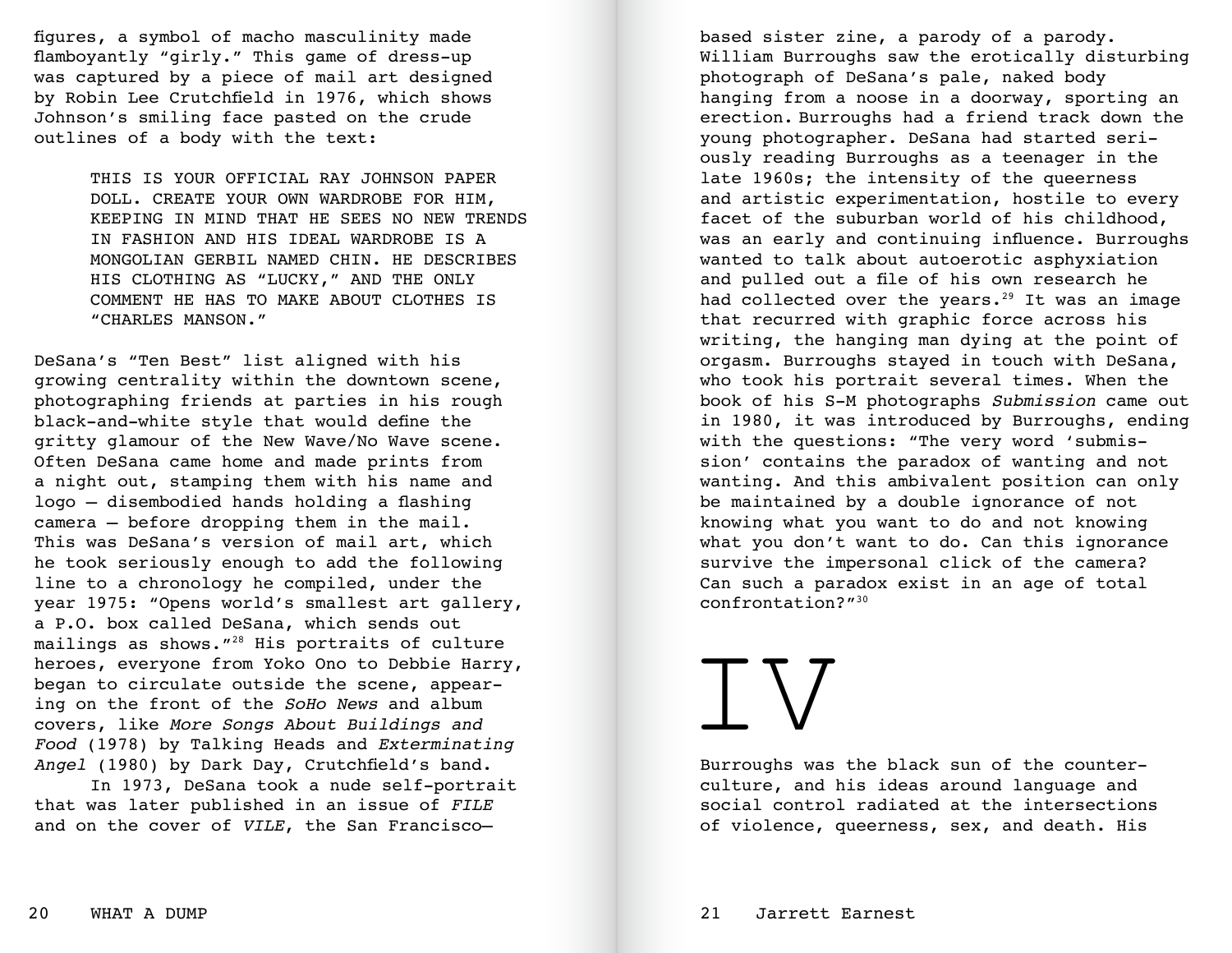mission was to combat the hypocritical forms of domination that saturated every word and image of postwar America's consumer culture. Beyond his string of influential novels, his single most important contribution was his articulation of the "cut-up" as a tool, an aesthetic and philosophical framework for collage that sought to disrupt the internalized circuit that linked each individual with the wider world. While cutting a stack of newspapers, Brion Gysin "discovered" cut-ups by noticing the accidental collisions of word and image that created new, unexpected and more complex meanings, and seemed to reveal underlying cultural "intentions" normally disguised by the syntax of logic. Gysin and Burroughs began to experiment with different procedures, cutting a text into quarters, rearranging or folding pages in half, and retyping straight across for a new text. What was radical was not the methodology per se — artists had been self-consciously cutting things up since Dada but the force of their theorization, with its social and sexual valences, was an innovation of the practice. By taking preexisting texts from the world, the cut-up was a collaboration in which the artist was only partly in control, an escapee from the prison house of the singular self into the "third mind," something distinct that emerged from Burroughs and Gysin's separate selves within collaboration. Gysin offered this description of the cut-up: "Word symbols turn back into visual symbols — tilted back and forth through this 'me,' my very own machine. Every thing, at that moment, is one. I am the artist when I am open. When I am closed I am Brion Gysin. $1^{31}$ 

Not only a call to liberate writing, the "third mind" was articulated by Burroughs as an assault on the philosophical foundations of dominant culture and binary thinking: "It is unfortunately one of the great errors of Western thought, the whole either-or proposition.... Either-or thinking just is not accurate thinking. That's not the way things occur, and I feel the Aristotelian construct is one of the great shackles of Western civilization. Cut-ups are a movement toward breaking this down." $32$  All forms of division - gay/ straight, male/female, good/evil, self/other, live/dead — had to be deconstructed and reconfigured; these structures lived in the body and mind, and altering them necessitated violence. Rimbaud frequently appears in Burroughs's explanations as the prototypical artist as queer terrorist:

> Poetry is a place and it is free to all cut up Rimbaud and you are in Rimbaud's place.... Cutting and rearranging a page of written words introduces a new dimension into writing enabling the writer to turn images in cinematic variation. Images shift sense under the scissors smell images to sound sight to sound sound to kinesthetic. This is where Rimbaud was going with his color of vowels. And his "systematic derangement of the senses."<sup>33</sup>

Burroughs's writing was an express influence on both Image Bank and General Idea as interventions into media circulation; the mail art system in Burroughs's terms could be thought of as a transnational cut-up machine. Quotes from Burroughs appear in *FILE* editorials and statements from the beginning; eventually, Burroughs became a contributor to the magazine. Bronson later recounted that having experienced the political failures of the 1960s, General Idea shed their "hippie backgrounds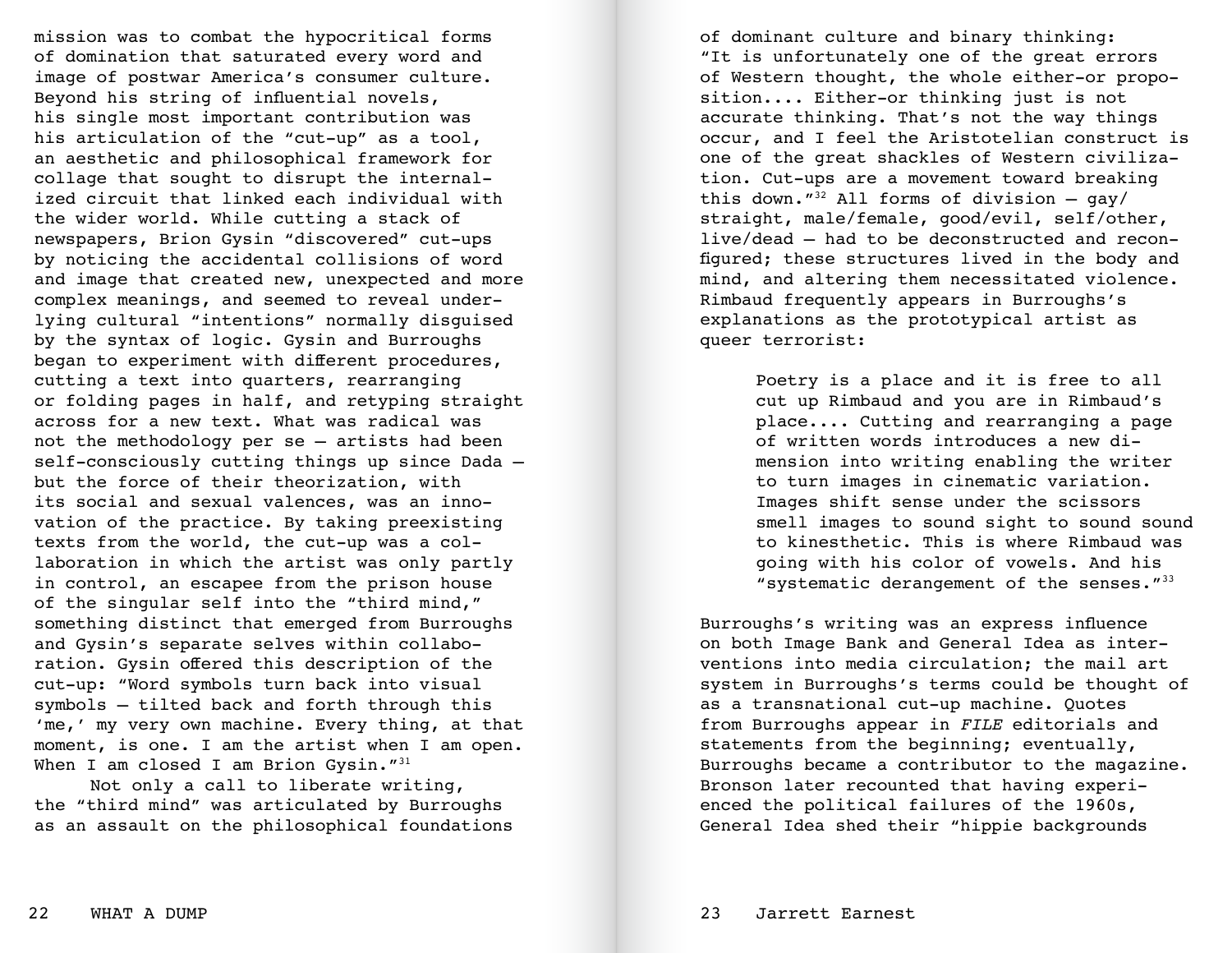of heterosexual idealism" and sought out "the queer outsider methods of William Burroughs, for example, whose invented universe of sexmad, body-snatcher espionage archetypes provided the ironic myth-making model we required."<sup>34</sup> He then quoted a significant passage from Burroughs's cut-up novel *Nova Express* (1964):

> "We need a peg to hang it on," he said. "Something really ugly like virus. Not for nothing do they come from a land without mirrors." So he takes over this newsmagazine.... And he breaks out all the ugliest pictures in the image bank and puts it out on the subliminal so one crisis piles up after the other right on schedule.<sup>35</sup>

When Burroughs happened to be in Vancouver in 1974 during Mr. Peanut's performance-art run for mayor, with the slogan "P for Performance, E for Elegance, A for Art, N for Nonsense, U for Uniqueness, and T for Talent," Burroughs was asked to lend his support and to give his endorsement at a "campaign event": "I would like to take this opportunity to endorse the candidacy of Mr. Peanut for Mayor of Vancouver. Mr. Peanut is running on the art platform, and art is the creation of illusion. Since the inexorable logic of reality has created nothing but insolvable problems, it is now time for illusion to take over. And there can only be one illogical candidate: Mr. Peanut."36

In January 1965, in the midst of the collaborative work that would become *The Third Mind* (1978), Burroughs and Gysin returned to New York after ten years abroad. The capital of American media appeared to them as a citadel of corruption with enormous appeal. One night at a party they met the poet John Giorno, a generation younger. Giorno felt an instant

and electric connection with both of them. Their ideas added a new framework to the heady mix of his friends' pop appropriations and performances, joining Johnson's Correspondance school as a model for Giorno's own ambitions to circulate poetry in unexpected ways via new media. Giorno and Gysin soon became lovers and began collaborating on sound recordings and audio collages. While apart Giorno sent Gysin cut-up love letters, growing bolder in finding an explicit poetics for gay sex. In September 1965, Giorno wrote his breakout "Pornographic Poem," made from excerpts of a "found" erotic story, which reads in part:

> At one point they stood around me in a circle and I had to crawl from one crotch to another sucking on each cock until it was hard. When I got all seven up I shivered looking up at those erect pricks all different lengths and widths and knowing that each one was going up my ass hole.<sup>37</sup>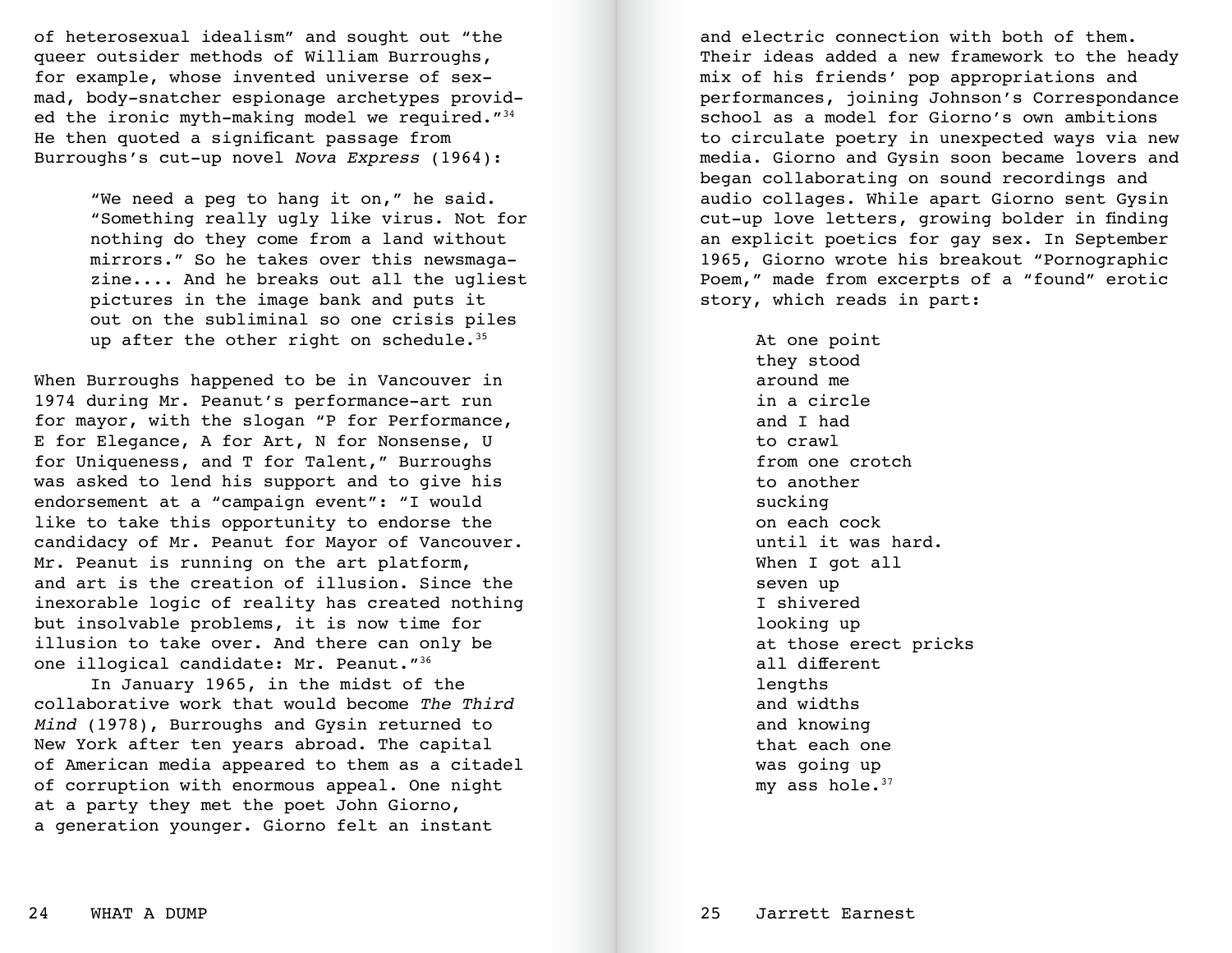At the same time, Giorno was becoming frustrated with the fact that his friends and former lovers — Andy Warhol, Robert Rauschenberg, Jasper Johns — did not use any explicitly gay imagery in their art. They were professionally closeted, keeping any reference to their queerness at the level of submerged code.<sup>38</sup>

Giorno and Burroughs also became increasingly close. In 1968, after a conversation with Burroughs over the telephone, Giorno envisioned the phone as a medium for poetry, able to reach people all over the country and of different walks of life. He started work on his famous "Dial-a-Poem" (1968), a telephone number anyone could call to hear one of a rotating selection of poets reading their work. Furthering this vision, his nonprofit record label Giorno Poetry Systems began to release LPs in the 1970s, starting with a compilation of the Dial-a-Poem audio tracks. Burroughs was often central to these releases, appearing on anthology albums, reading alongside Giorno or poets like John Ashbery and Anne Waldman. Giorno Poetry Systems' *You're the Guy I Want to Share My Money With* (1981) brought Giorno and Burroughs together with the performance artist Laurie Anderson. Jimmy DeSana's portraits of all three of them are on the record's cover.

V Many of the artists in this tight-knit scene were asking questions about gay identity and visibility in the 1960s and 1970s, a dialogue catalyzed by the Stonewall riots in 1969 and the "Christopher Street Liberation Day" march

that began the following year. In May 1971, the Fluxus artist Geoffrey Hendricks shaved all the hair from his body from the neck down, collecting it into jars that he labeled and gathered in one of his sculptural reliquary boxes. He described his motivation as "an act of 'shedding a skin,' and consciously or unconsciously giving form to my awareness of being a gay man, and confronting my changed identity."39 This was followed in June by the performance of "Flux Divorce," the symbolic separation from his wife Bici Forbes (later Nye Ffarrabas) on their tenth wedding anniversary, during which they cut in half their marriage documents, bed, household objects, and, wearing overcoats sewn back to back, were pulled — Hendricks by a group of men and Forbes by a group of women — until the coats ripped apart. It was the beginning of new social and sexual identities for each, and for Hendricks a rebirth as an openly gay man. $40$ 

However, there remained a nagging feeling about the beard. Hendricks wondered if he should have shaved it off during the private 1971 performance, and if by keeping it he was unconsciously clinging to the straight world, passing in his public face while invisibly, beneath his clothes, he had marked a transformation. Still bothered by 1975 Hendricks talked about all this with his good friend Ray Johnson on a street corner in SoHo, and the two decided there should be a petition to resolve this "unfinished business." Johnson, in a typical gesture, forwarded Hendricks the shaved beard of a young RISD student named Scott Mednick, a seemingly random piece of mail art that Johnson used to connect Hendricks and Mednick. In a flurry of postcards, the newly introduced friends began to plot a performance. In the meantime, Johnson assembled a petition: "WE,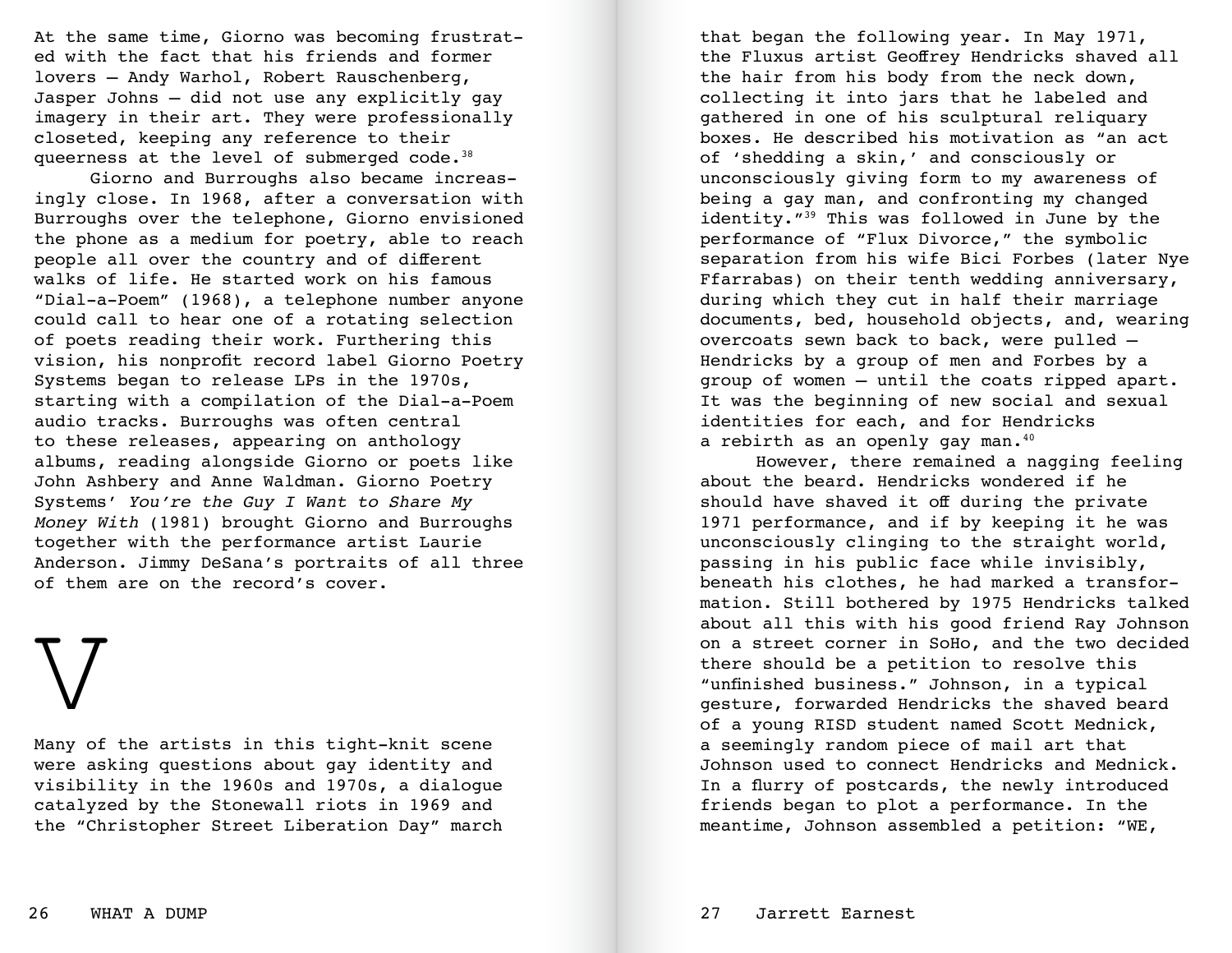THE UNDERSIGNED, REQUEST THAT GEOFF HENDRICKS SHAVE HIS BEARD." It was signed by Johnson's established art-world friends including Arakawa, Suzi Gablik, and David Bourdon, as well as younger gay figures who would populate the New Wave downtown scene, such as Robin Lee Crutchfield, David Ebony, and Duncan Smith. Mednick came down to New York to assist with the performance, in which the audience took turns cutting off portions of Hendricks's beard. Hanging out afterward, Mednick got to talk with his heroes about semiotics; Johnson explained his spelling of "correspondance" because he thought of the exchanges as a kind of performance — a pas de deux.

The beard petition was also signed by twenty-one-year-old Brian Buczak, who had met Hendricks at a party after moving to New York from Detroit earlier that year in 1975. Almost instantly, they became lovers and collaborators. Buczak had already been corresponding with Johnson through the mail art network ever since he had been a student at the Detroit Society of Arts and Crafts. Johnson's letters to Buczak and Hendricks were full of playful, erotic allusions. In one, a can of Crisco popular in the S-M scene as a lubricant for fist fucking — emerges from a gray xerox haze, with "For Brian & Geoff" written along the bottom, below a rubber stamp that reads "COLLAGE BY RAY JOHNSON." In another letter, Johnson writes: "Brian, I went to the Anvil very late the other evening after our visits to Edit DeAk and the Twilight Bar and checked my leather jacket & got the number 123 and talked the man out of giving me the tabs so I could send one to you. Ray." The coat-check ticket is taped below, and again proclaims it a COLLAGE BY RAY JOHNSON.

Around the same time, a nineteen-year-old Canadian named Peter Schuyff connected with

Johnson via the Image Bank mail art network. On his first visit to New York, Johnson brought Schuyff along on his tried-and-true fetish bar itinerary. At the Ninth Circle, the steakhouse turned disco turned hustler bar in the West Village, the two talked with another man who was about Johnson's age. When the gentleman went to the bathroom, Johnson asked, "Do you know who that is? Edward Albee!" Schuyff was dazzled. Many friends remember joining Johnson on these rounds, which was something of a Saturday night routine after spending the day visiting galleries in SoHo. Having come of age in the 1940s, Johnson was now witnessing a transformation in gay bar subculture, a kind of renaissance. With post-Stonewall organization and activism, younger gay men, like artist and musician Robin Lee Crutchfield, entered the scene in the 1970s, blurring gender boundaries with their clothes and affect — the first time Johnson met Crutchfield, he was wearing clusters of colorful plastic earrings. However, as gay identities were becoming more public, there was a corresponding stabilization of behavioral codes. On one particular night, Crutchfield was refused entry at Mineshaft because he was wearing a red velour jacket instead of the requisite leather or denim. Johnson convinced the bouncer to let them in if he checked it at the door. Within this changing underground, there was a frenetic attention to "gay semiotics," as San Francisco photographer Hal Fischer jokingly dubbed it in his series of 1977, which diagrams the signifiers, accessories, and archetypal media representations of homosexual men.<sup>41</sup> This new generation's experience is succinctly captured in artist and cultural critic Duncan Smith's essay "Reflections on Rhetoric in Bars." Smith begins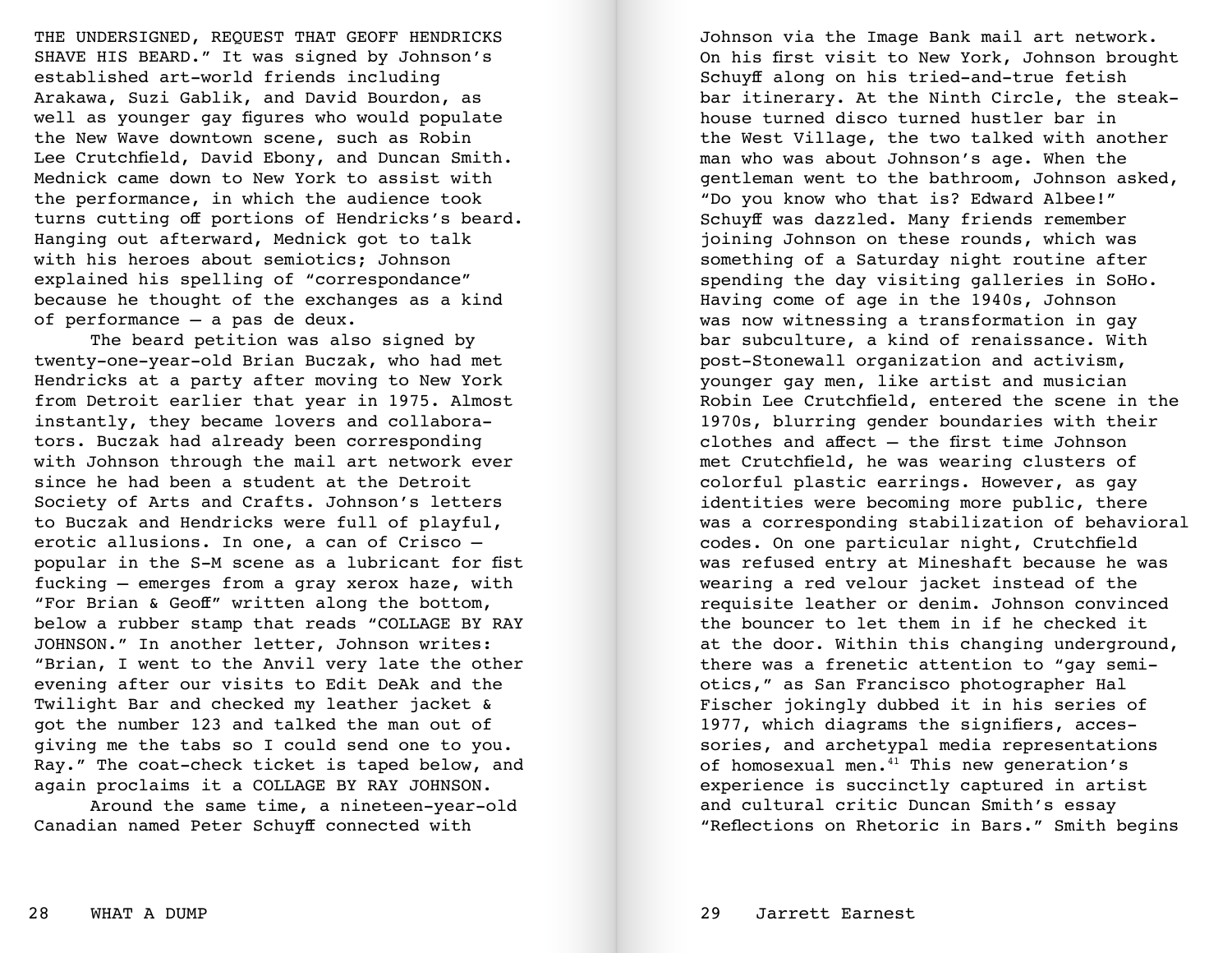by meditating on the slippages between sign and referent before explaining that:

> Gay people are implicated in this rhetorical play. They might call themselves "gay," but by so doing they fall prey to referential, denotative *straight*jacketing. Gay culture prides itself on its irony, its exuberant "lying," hence making the designation "gay" or "homosexual" a possible lie, a rhetorical play, an ironic figure. To make homosexuality into a referent, as does "gay liberation," seems false in terms of the idea of a "gay sensibility" with its ironic and aesthetic trademarks....

> Does gay liberation now mean that gays can no longer lie about their sexuality? Does it mean that language henceforth will entirely consist of referents adequate to their signs, intentions to their expressions, thoughts to their utterances? Does it mean the death of lie? No matter what happens, access to language is contingent on our capacity to lie. Inasmuch as gay liberation desires to have the courage to speak the truth, it will not be able to control those situations where a lie will preserve life and livelihood. Why should one be a referee of one's sexuality if there's the possibility that honesty could cause one's death? As long as there is oppression and adverse legislation, gays will be forced to lie. From the referent "gay" to the figure, lie or ironic posture of "straightness" is the oscillation a "gay" still endures. $42$

Smith models queerness as a multivalent, oppositional mode of *reading* within a fluid

constellation of signs, rather than something that could reside within the boundaries of a singular or static "representation," and it is no accident that it is the dynamics within the physical space of a gay bar occasioning these reflections. Queerness is thus a desire to work *against* fixed "identity" and instead seek the ambivalent freedoms of a contingent self. Smith's other widely associative writing which includes a complex deconstruction of Elvis Presley's image and anagrammed analysis of famous names — provides a parallel model for Johnson's own prototypically queer methodology. Similar to Johnson, Duncan was obsessed with celebrity mystique, creating a series of deconstructed image-text collages. One shows a glossy black-and-white glamour shot of Gloria Swanson with vertical rips down her nose and throat with "TEAR ME IN TWO" repeated on each cheek. Another uses a colorized production still of Elvis Presley on the set of a film, guitar in hand, behind a movie clapboard, with "PHOTO ME CRUEL" painted in gold over the scene. When Smith altered a copy of Crutchfield's "Ray Johnson paper doll" mail art, the figure was drawn into Vincent Trasov's Mr. Peanut costume, sliding one mail art persona into another.

The complete run of *FILE Megazine* spanning the years between 1972 and 1989 is a primer on these queer modes of reading. The layouts themselves are usually overlapped collages, with no standardized design, able to switch visual language completely from one article to the next, from one side of the page to the other. For the September 1973 edition, the logo's letters have been rearranged as *IFEL* for the "Special Paris Issue." Inside is a twopage spread of "The Letters of Ray Johnson."<sup>43</sup> Two letters, layered in Johnson's manner, are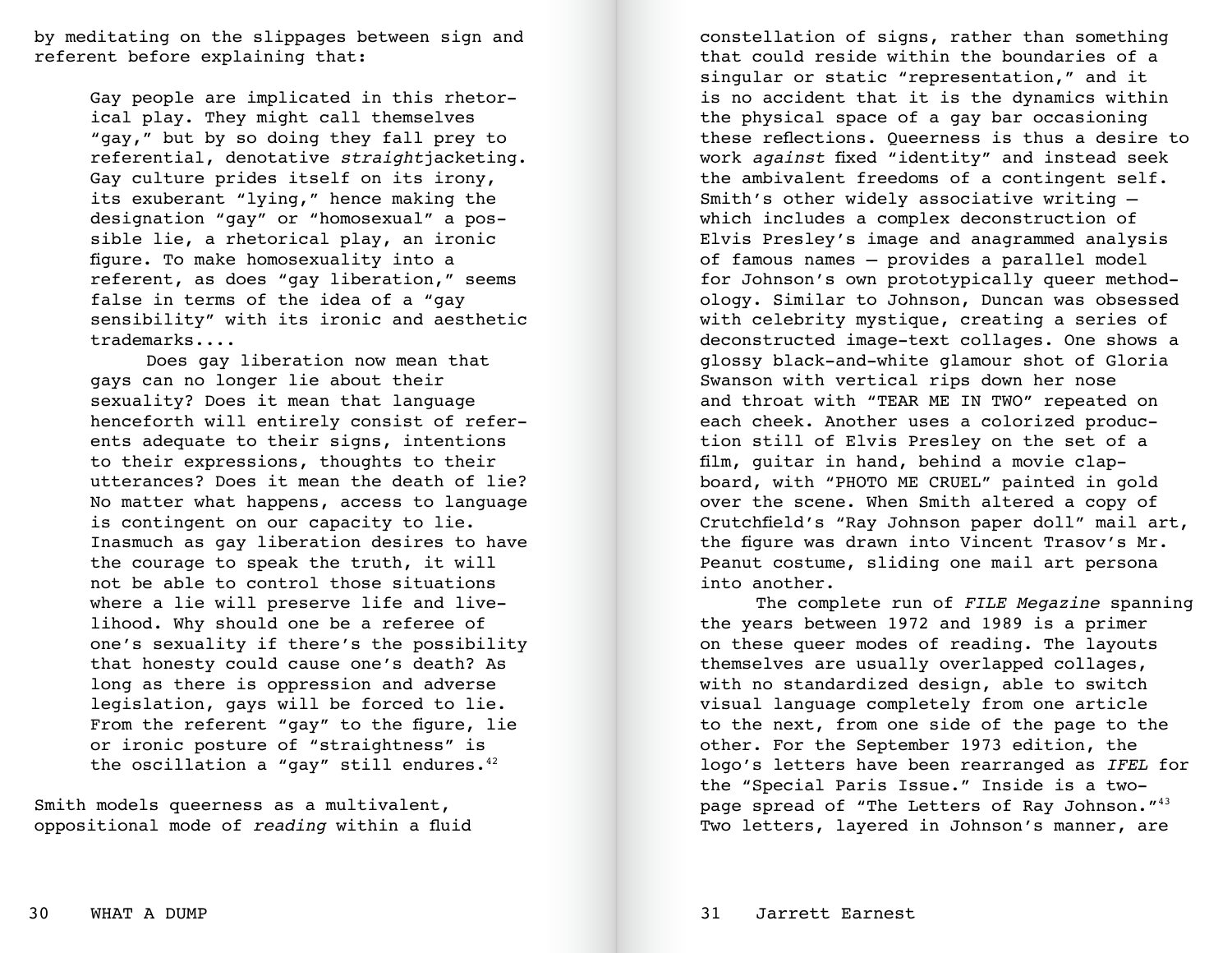reproduced with columns of text in the magazine's voice written along the outer edges. The letter on the right proclaims in scratching script "Ray Johnson's new book 'What a Dump' send for your free copy" above a crude caricature of Bette Davis in a large hat, mascara running, cigarette smoking between teeth, and issuing a comic-book-style word bubble: "What a dump!"

The opening of Edward Albee's 1962 play *Who's Afraid of Virginia Woolf?* has Martha stumbling into her home to deliver the camp line "What a dump," a reference to Bette Davis in a film she can't recall. She harangues her husband George into helping her remember which "goddamn Warner Brothers epic" it was. He halfheartedly suggests "*Chicago.* It's called *Chicago*." and Martha launches in:

> Oh, good grief! Don't you know anything? *Chicago* was a thirties musical starring little Miss Alice Faye. Don't you know anything? This picture, Bette Davis comes home from a hard day at the grocery store.... She's a housewife. She buys things. She comes home with the groceries and she walks into the modest living room of the modest cottage modest Joseph Cotten set her up in.... And she comes in and she looks around this room and she sets down her groceries. And she says, "What a dump!" She's discontent. What's the name of the picture? $44$

In 1966's blistering film version, Elizabeth Taylor as Martha enunciates the line as a camp parody of Davis's movie star persona, waving her cigarette in circles with a shrug. The bitchiness of Davis's actual delivery in 1949's *Beyond the Forest* — the movie in question, but

never resolved — is understated by comparison. Indeed, part of the pleasure is the parallel incongruity between glamorous Bette Davis as the housewife in the "modest cottage" and glamorous Elizabeth Taylor as a boozy wife of an associate history professor in a small college town. Playing against type, the causes of their discontent are self-evident when run up against their real-world personas. The line pilfered from a play written by a closeted playwright, "What a dump" became an acidic slogan for queers, an indictment of the gender roles of a straight world in postwar America. Entwined with Johnson's "What a dump" illustration in *FILE* is also his typed letter, which concludes "if you take the cha cha out of Duchamp you get what a dump." In the 1990s, the younger mail artist Mark Bloch recalls Johnson calling him to tell a variation on the joke: "What did Bette Davis say when she looked at *Étant donnés*? Answer: What a Duchamp!"45

WILL "Duchamp" plus "What a dump" is a typical

Johnson equation, an associative free play that carries his words and images along their transformations with a touch of camp irreverence. There is no question that the gender-bending persona of Marcel Duchamp, who famously created the feminine alter ego Rrose Sélavy, presages Johnson's own deconstructions of the Artist as elusive celebrity. Importantly, he adds to that construct the artist *as fan*, with an iconography encompassing a comprehensive pantheon of twentieth-century gay icons, from the immortal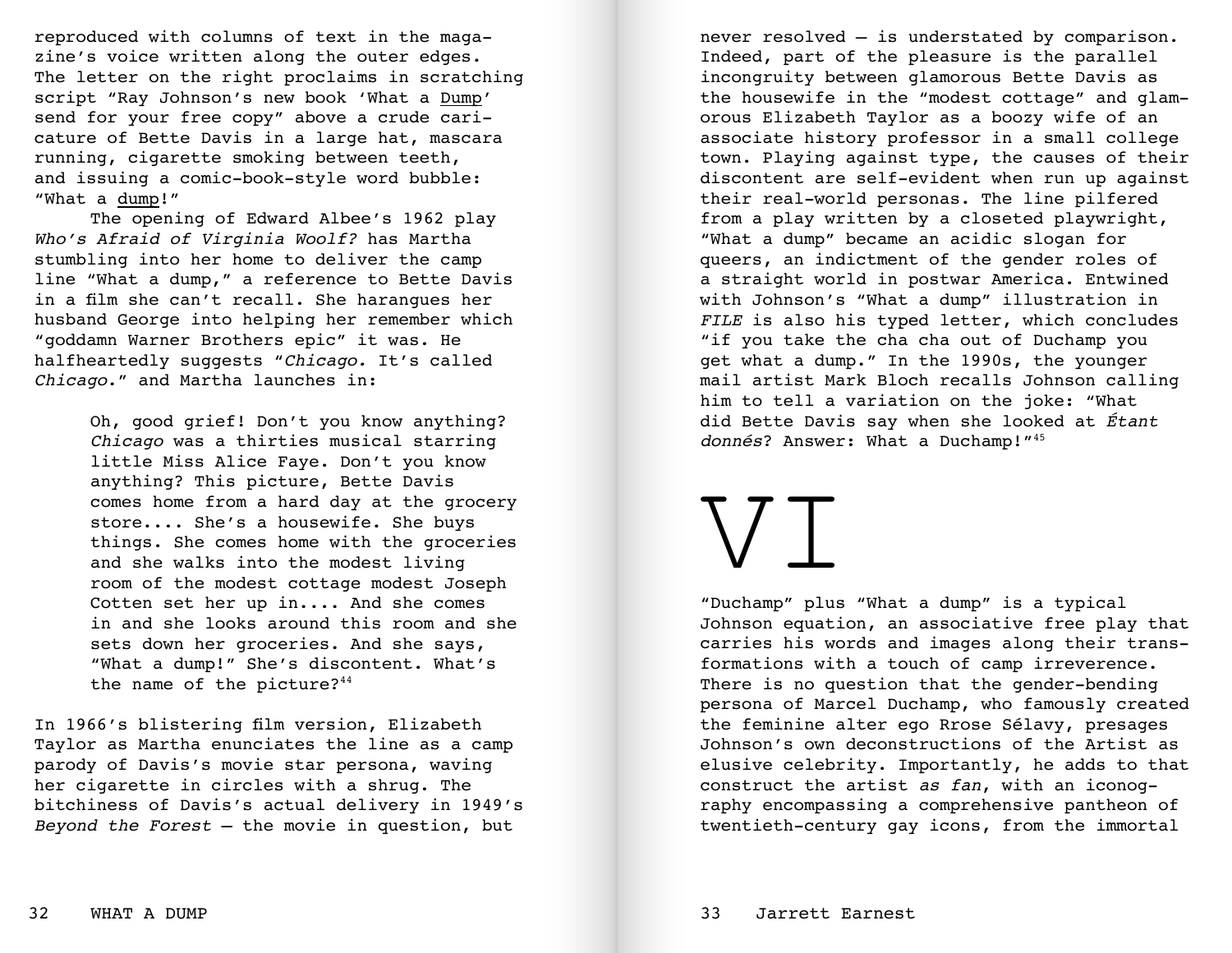classics Mae West, Greta Garbo, Jayne Mansfield, and Judy Garland to the fresher faces of Bette Midler, Liza Minnelli, Cher, and Sharon Stone. Johnson went so far as to send reinvented camp queen and Pepsi-Cola executive Joan Crawford a letter in 1971, inviting her to see a collage dedicated to her. Famously responsive to fan mail, Crawford sent Johnson a reply on her personal stationery:

Dear Ray Johnson,

Thank you very much for sending me an announcement of the exhibition of your "Joan Crawford Dollar Bill" collage at the Aldrich Museum. I'm so sorry I won't be able to get to see it before the 19th of September, as I'll be out of town on my travels for Pepsi, but it was kind of you to let me know about it. Bless you and all good wishes to you.

Johnson answered her letter, informing her of the collage's new whereabouts and garnering another reply: "I am delighted that the 'Joan Crawford Dollar Bill' was sold to America's Leading Art Collector, Joseph Hirshhorn. I hope that you had a magnificent Christmas and will have a beautiful new year." Facsimiles of Crawford's two notes to Johnson were cycled into mail art, distributed far and wide within NYCS networks, marked COLLAGE BY RAY JOHNSON.

The idealized package of classic Hollywood actors was the result of meticulous construction by studio publicity departments; careful placement of stories in magazines invented an altogether new kind of audience relation: movie fandom. The unbridgeable distance between star and fan opened up a space for both projection and identification; the self of the star could be dissolved into the characters

they portray (just as the roles Joan Crawford played are all subsumed into and indistinguishable from the encompassing image of the composite Goddess). The worshipful attitude of queer men toward these commodified stars was so well established within popular culture that it forms the foundation of Gore Vidal's *Myra Breckinridge* (1968), a novel whose main character, herself a synthesis of Hollywood trivia and quotation, is hard at work on a study titled *Parker Tyler and the Films of the Forties*, through which Vidal pays sarcastic homage to Tyler, the gay film critic whom Breckinridge quotes like scripture.

Movie star fan clubs and fan mail were an existing popular-culture phenomenon, markedly identified with young women, that Johnson could seamlessly incorporate into the New York Correspondance School ethos. Johnson started fan clubs for important older artists, placing them on the same level as the ones he launched for his favored idiosyncratic starlets, like Anna May Wong, making rubber stamps to designate various mailings and collages as part of the ODILON REDON FAN CLUB, MAX ERNST FAN CLUB, SANDRA BERNHARD FAN CLUB, or SHELLEY DUVALL FAN CLUB, to name just a few. In effect, the whole of NYCS was a fan club for the character of "Ray Johnson," by turns self-effacing and self-aggrandizing, with people all over emulating his style and iconography and impersonating him. Eventually, he added a FAKE COLLAGE BY RAY JOHNSON stamp to his repertoire. In the late 1970s and early 1980s, Johnson became so fascinated by the critiques of authorship and representation formulated by what would become the Pictures Generation that he often peppered Peter Schuyff with questions about these new artists, especially artist Sherrie Levine, who wanted nothing to do with Johnson. Despite,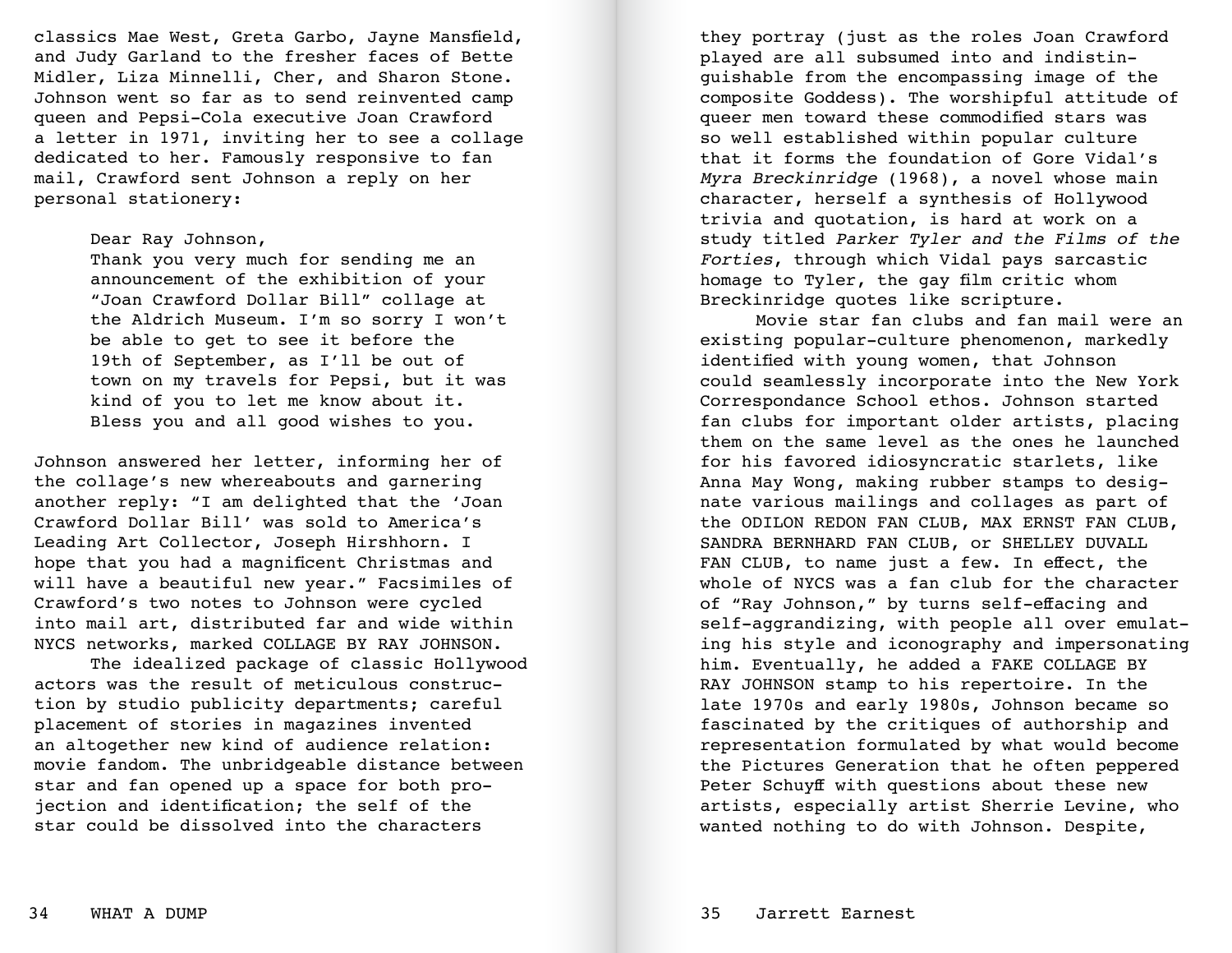or because of, her resistance, Johnson was soon sending out mail stamped COLLAGE BY SHERRIE LEVINE, a return volley in the game of undermining the myth of singular genius.

It is useful to contrast Johnson's star images, as emblems of fame, with those of his friend and mirror image Andy Warhol. Born a year apart, in 1927 and 1928, respectively, the queer sons from industrial cities, each arrived in New York City in 1949 to become artists. Both pursued work as commercial designers for many of the same magazines and publishers, including New Directions. By 1956, the two were friends and shared many cultural obsessions; Johnson's early use of Elvis and Marilyn actually predates Warhol's, which would go on to define the era. The work of both artists evinces a mania for personae, gestures that evacuate the "self" to displace it with the image of another, thereby creating a chain of identification, where Warhol could be played by Candy Darling in an interview, and Jimmy DeSana could photograph John Dowd's butt in the "role" of Ray Johnson. Their twin obsessions with celebrity increasingly manifested in opposite directions: Warhol created an orbit around himself and his image was amplified exponentially through mass media, while Johnson dispersed into the fluctuations of the network, letters delivered one at a time, then passed along altered in ways beyond his control. Even their physical headquarters reflect their differing directions: Warhol's factory in Lower Manhattan was host to partiers and collaborators flowing in and out, while Johnson rarely let anyone visit his Long Island home. Through the 1970s and 1980s, Warhol's canvases became ever larger, emptier surfaces, while Johnson's became smaller, increasingly dense. Their personas similarly contrast hypervisibility,

Warhol consciously bewigged and omnipresent, with Johnson's progressively willed obscurity and removal of his person and art from public appearance, beyond friends and highly orchestrated events.

This paradoxical attitude toward his own celebrity is encapsulated by Johnson's visit to General Idea in Toronto in the mid-1970s, the second and last time he left the US. What could have been a journey into the very heart of the scene where Johnson would relish in his own fame as the almost mythic forerunner of General Idea's artistic and intellectual pursuits instead witnessed his arrival with a strip of silver electrical tape over his mouth, as though he'd been trussed up by criminals, and a note explaining simply that he could not talk. For the entire long weekend, whenever he was with General Idea, his mouth remained taped shut. He was excluded by his own efforts, hanging out during meals but not partaking, simply watching everything, and remaining present. AA Bronson imagined that when he went off by himself during the day, he took the tape off to eat and drink, but they never saw him break the performance.

 $V<sup>1</sup>$ 

On April 20, 1976, Johnson had a friend hold a gooseneck table lamp a few feet from the left side of Warhol's face while Johnson traced the slightly larger-than-life shadow onto a sheet of paper on the wall. The whole procedure only took a few minutes and once it was over everyone left. However, the process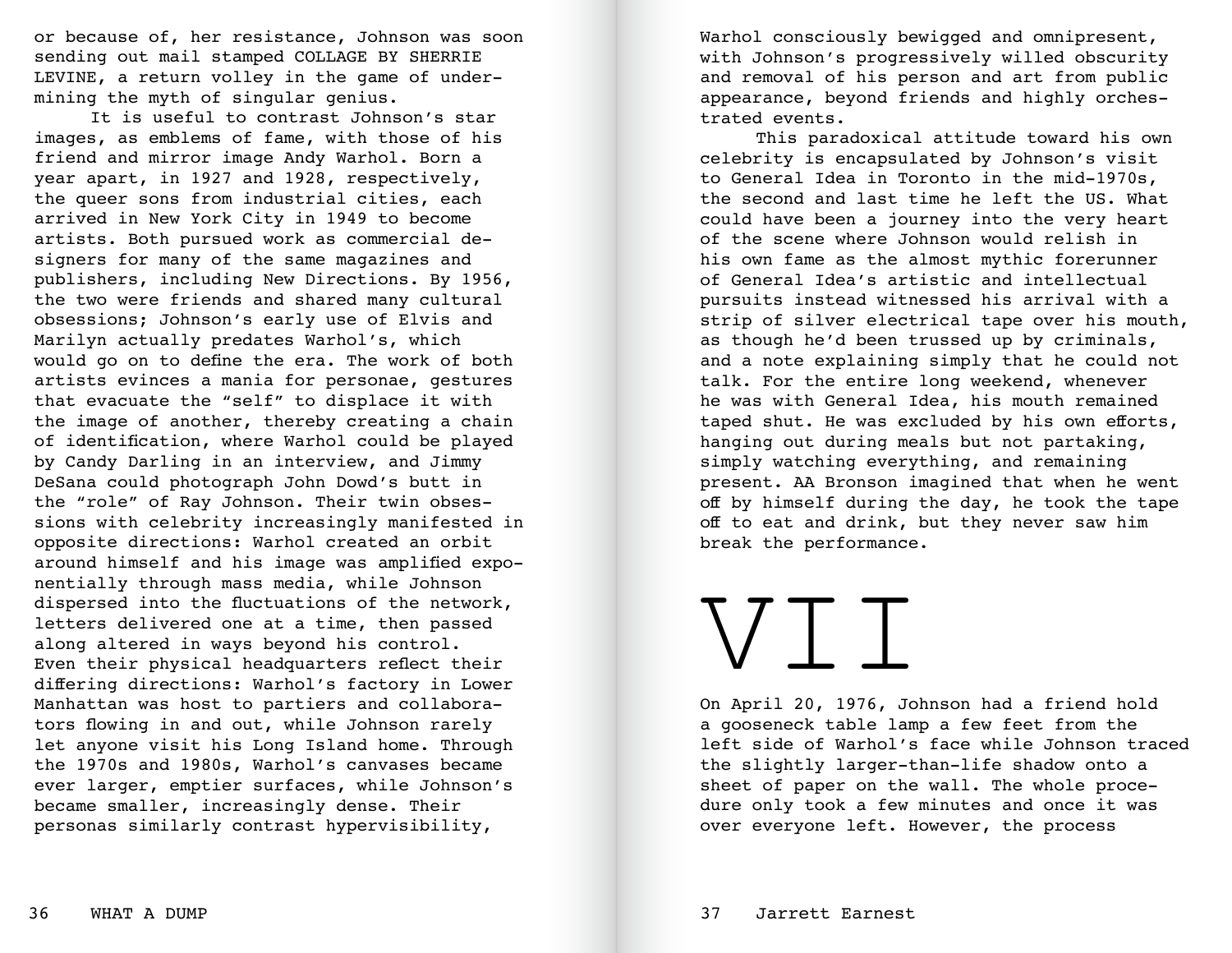of assembling what Johnson would call his "Silhouette University" had just begun. By the end of the year, he had completed almost a hundred drawings, including ones of Edward Albee, William Burroughs, Peter Hujar, and Robert Rosenblum, the curator and eminent art historian who also happened to be deeply involved in New York's contemporary art and gay scenes, known for his rigorous and perverse accounts of unusual subject matter, including the florescence of a silhouette-related myth in art of the eighteenth century. In his essay "The Origin of Painting: A Problem in the Iconography of Romantic Classicism," Rosenblum examined the popularity of the legend of the "Corinthian maid," who traces the shadow of her lover who is about to leave for war, thus inventing drawing and painting.46 Rosenblum connects the sudden appearance of the subject with the popularity of silhouette drawings as a widespread form of prephotographic likeness. The silhouette's sentimental associations of love and loss, presence and absence, perfectly suit the sensibilities of this mode of Romanticism. By the nineteenth century, it's already reduced to parody in cartoons by Daumier, and by the time Johnson starts playing the role of the maiden, silhouettes were quixotically anachronistic, the domain of children's crafts and country fairs.

Johnson continued tracing them sporadically into the early 1990s, amassing almost three hundred in total. He made them of his closest friends, like Ruth Asawa, his classmate at Black Mountain, and the characters of his expanded art world, including Michael Morris, Robin Lee Crutchfield, and Marcia Tucker, who curated Johnson's *New York Correspondence School Exhibition* at the Whitney Museum of American Art in 1970. His idiosyncratic

selection showed particular interest in younger feminist and performance artists who sought to fuse art and life, such as Martha Wilson, founder of Franklin Furnace, where he performed in the 1970s, as well as Linda Montano and Tehching Hsieh during their 1983 *Art/Life* performance, for which they stayed tied together with an eight-foot rope for a year.

The subjects never saw these drawings again, though Johnson carefully labeled and catalogued them, distributing mail art that announced the Silhouette University as an evergrowing column of names. Without access to these drawings, the announcements seem like yet another iteration of Johnson's famous seating charts, loose grids of bunny heads, or simply boxes labeled with the names of his friends, collaborators, movie stars, obscure poets, and so on, all intermixed in an impossible gathering. Trailblazing queer theorist José Esteban Muñoz saw Johnson's seating charts, along with the entire Correspondance school method, as the germ of an "anti-identitarian" queer art, one of magnetic social orbits founded on impossibility and "nothingness" that offered a new horizon for the imagination. Muñoz articulates his ideal of a queer utopia by way of Johnson's "nothings":

> This performative insistence on "the nothing" (the not there) over the presentness of the happening (what is there) is both queer and utopian. Utopia is always about the not-quite-here or the notion that something is missing. Queer cultural production is both an acknowledgment of the lack that is endemic to any heteronormative rendering of the world and a building, a "world making," in the face of that lack. A nothing is a utopian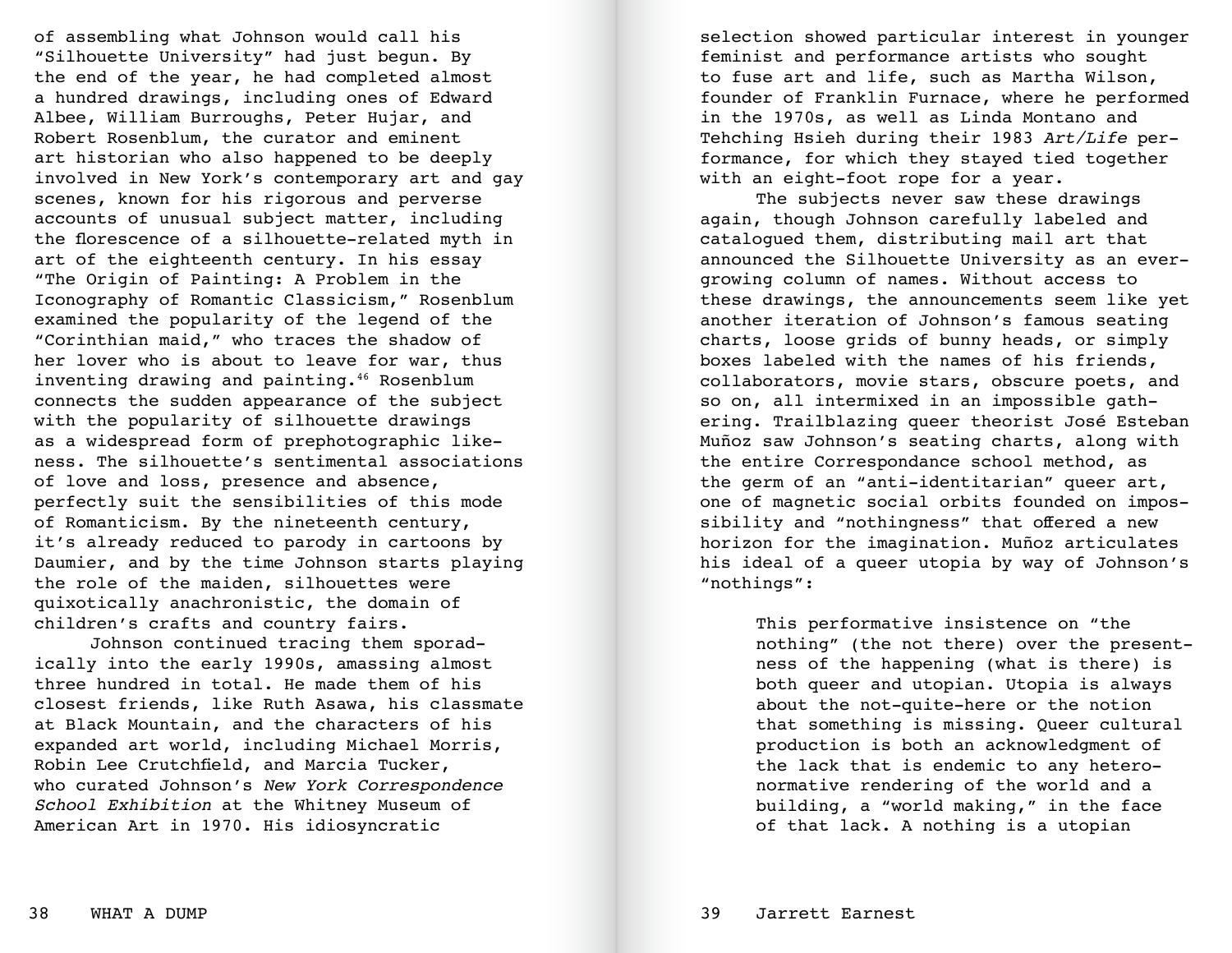act insofar as it acknowledges a lack that is normalized as reality and attempts to work with and through nothingness and ephemerality: it is both a critique and an additive or reparative gesture.<sup>47</sup>

It is within Muñoz's understanding of the "nothing" that the silhouettes take on their most interesting valence. As a representation of a particular individual, each silhouette offers the least possible amount of visual information, evacuating the face of all detail aside from the most basic outline from a single position. More than the fleeting instance of presence that it took to create them, as in the Corinthian maiden myth, they are frameworks for absence and disappearance. Taken together as a portrait of a milieu, the complete set of Johnson's silhouette drawings shifts the emotional inflection to a critique of what was and the force of what wasn't — the essence of a *nothing*.

Apart from the Silhouette University's status as a conceptual album, convening another visionary meeting through time and space in Muñoz's terms, Johnson used these silhouettes as the armature for the collages he would make the rest of his life. He would retrace the profile to make a pattern and then layer on imagery, building precise motifs that mutated around the forms of the face, often burying it beyond recognition, so that resulting collages depicting Andy Warhol or William Burroughs are not distinguishable from one another by sight alone. Johnson kept almost all of these collages for himself, returning to them year after year for decades, adding amendments, adjustments, and accretions that sometimes became reliefs. There is a sense they are forever in process, temporarily arrested rather

than resolved. He also fastidiously added dates to the surface every time he went back sometimes dozens of times — which actually obscure rather than clarify how they came into being, given that there is no sense of what was added when. The effect is a rejection of linear time, as he once wrote in a collage: "NO CHRONOLOGY."

When considered as portraiture, this body of work raises certain questions. If one requirement of a portrait is a likeness, these hardly resemble anyone clearly by the time Johnson finishes encrusting them. If the portrait is intended to testify to some aspect of the subject's essential self or even social role, that too is actively undermined. Take for instance one of the several collages Johnson made from the silhouette of Burroughs, originally traced in 1976. Transferred onto a cardboard disk, the outline has become a shadow, filled in with black ink, perforated with a faint grid of white dots. A thick X is marked right across the nose, pushing its details into dark background. Two wiggling sun shapes with short tentacles hover, like a cartoon virus, ready to enter the eye and mouth, a frequently employed Burroughs metaphor for the effects of language on consciousness.

Pasted onto Burroughs's head, in ways that make the profile almost disappear, are over twenty years of accumulated materials and ephemera, cut from Johnson's other collages: delicate cartoon violets he used in stark "memorial" drawings of the early 1970s; a block-lettered text reading "JANUARY 26, 1969, DEAR SHIRLEY TEMPLE, GELDZAHLER"; a cartoon bunny head with alternating red and green eyes labeled "JOSEPH CORNELL"; an index card typewritten "AUBREY VINCENT BEARDSLEY 1872–1898," with "SHIRLEY TEMPLE'S BLOOD" repeated twice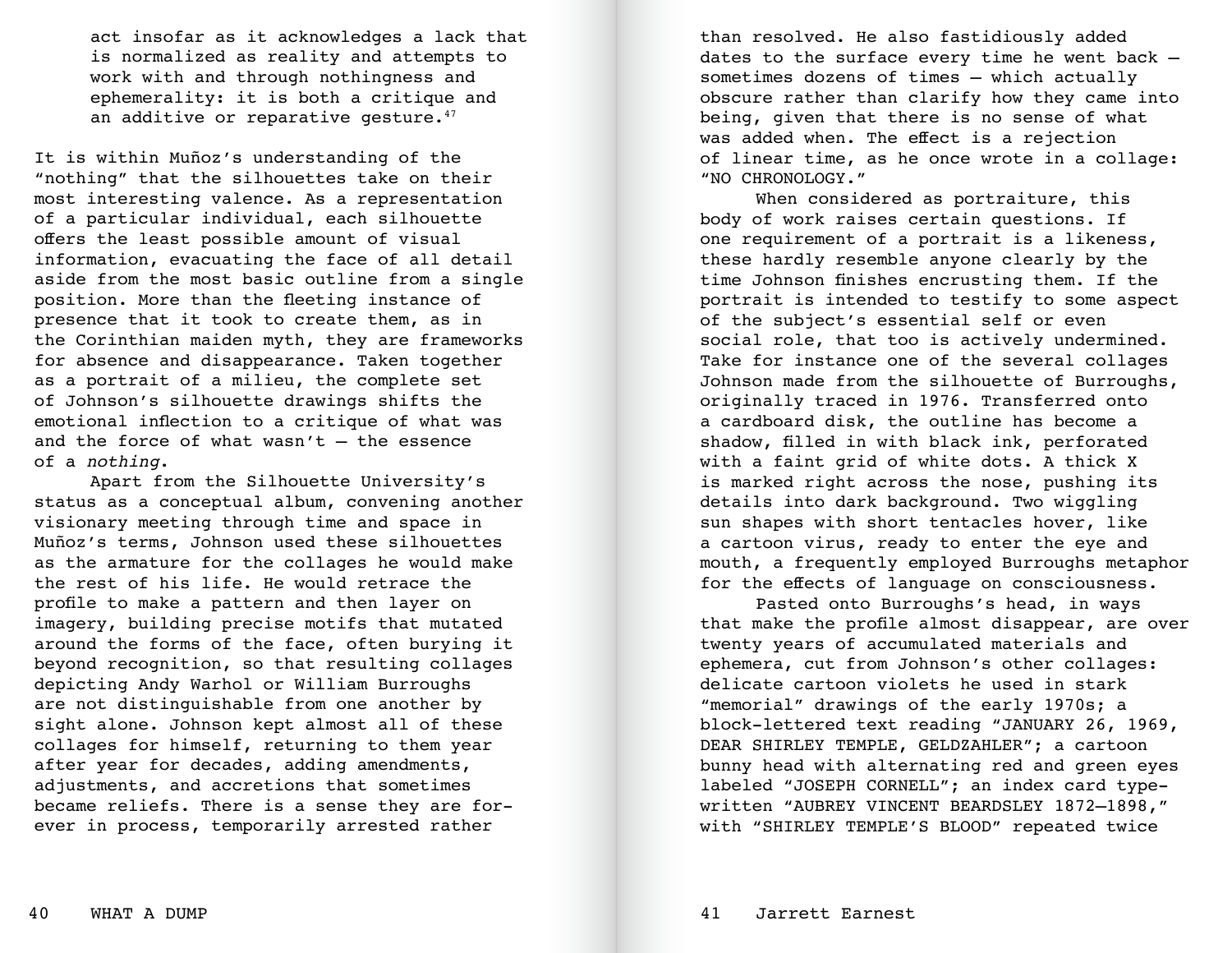and the varying dates of "1.3.92" and "1.9.92" below it in pencil and a pasted-on news clipping about Shirley Temple's real-life daughter Susan, whose newsprint image is completely obliterated by a small, heavily collaged abstraction made of cut and painted paper. The whole "Burroughs disk" is then pasted onto a hexagonal diamond-shaped board. The lower left side says "RAY" in large block letters, superimposed over a BUDDHETTE UNIVERSITY stamp and loopy script reading "evening gown." As a portrait of Burroughs, it hardly coheres beyond the maniacal formal resolution Johnson has brought to bear in putting it all together with the precision of a jeweler fitting precious stones into their facets, repeatedly polished to a twilit gleam. These images and texts have entered the head of Johnson's collage from without, as alien intrusions, as if from one of Burroughs's stories. But perhaps in waging this pictorial war on coreference between each signifier and their sets of relations, Johnson's portrait offers a means of getting from that inside back out.

Peter Hujar knew Ray Johnson from the New York art world of the 1960s. In 1975, Hujar decided to photograph Johnson for his project Portraits in Life and Death (1976).<sup>48</sup> In assembling this book, Hujar considered not only the strength of the individual images, but also what the artists and writers inside signified, and furthermore, what it meant conceptually to gather them together. Hujar had been interested in the dynamics and representations of groups (what he called "tribes") since the 1960s and would go on to make a number of portraits of collaborators and friends together. The people Hujar photographed did not necessarily form a group, outside of the framework of

the book itself. The twenty-nine individual portraits Hujar ultimately included situates Johnson alongside many of those whose names and images Johnson had long included in his own work, and several he would make silhouettes of, including William Burroughs, John Ashbery, Ann Wilson, and May Wilson. All of Hujar's subjects radiated allure and outsiderness, the integrity of their work and vision separating them from the mainstream. Including his own self-portrait within his book, Hujar created his tribe, a bohemia that drew the periphery into the center.

The boldest conceptual move that Hujar made, which was also the most criticized upon its release, was joining the pictures he had taken in 1974 and 1975 with those of corpses in Palermo catacombs photographed in 1963. These skeletons, in various stages of decay, are still clothed, often with desiccated flesh describing the bare bone. Despite the apparent binary, the photographs do not fall on either side of a life and death divide. Instead, they propose to live somewhere in between, where life and death, appearance and disappearance, are interpenetrated. The book declares that the downtown celebrities, those famous selves, almost all of whom are also now dead, are just a temporal and cultural shift away from the anonymity of the cherished cadavers.

As in Hujar's book, death was a persistent theme in Johnson's work. Frequent appearances of skulls, memorial drawings that list birth and death dates of various figures — including Yukio Mishima, Diane Arbus, Judy Garland, and Frank O'Hara — and news clippings describing violent deaths hidden within various collages are just a few ways Johnson addressed mortality. This was concretized in a series of thirteen pages Johnson mailed individually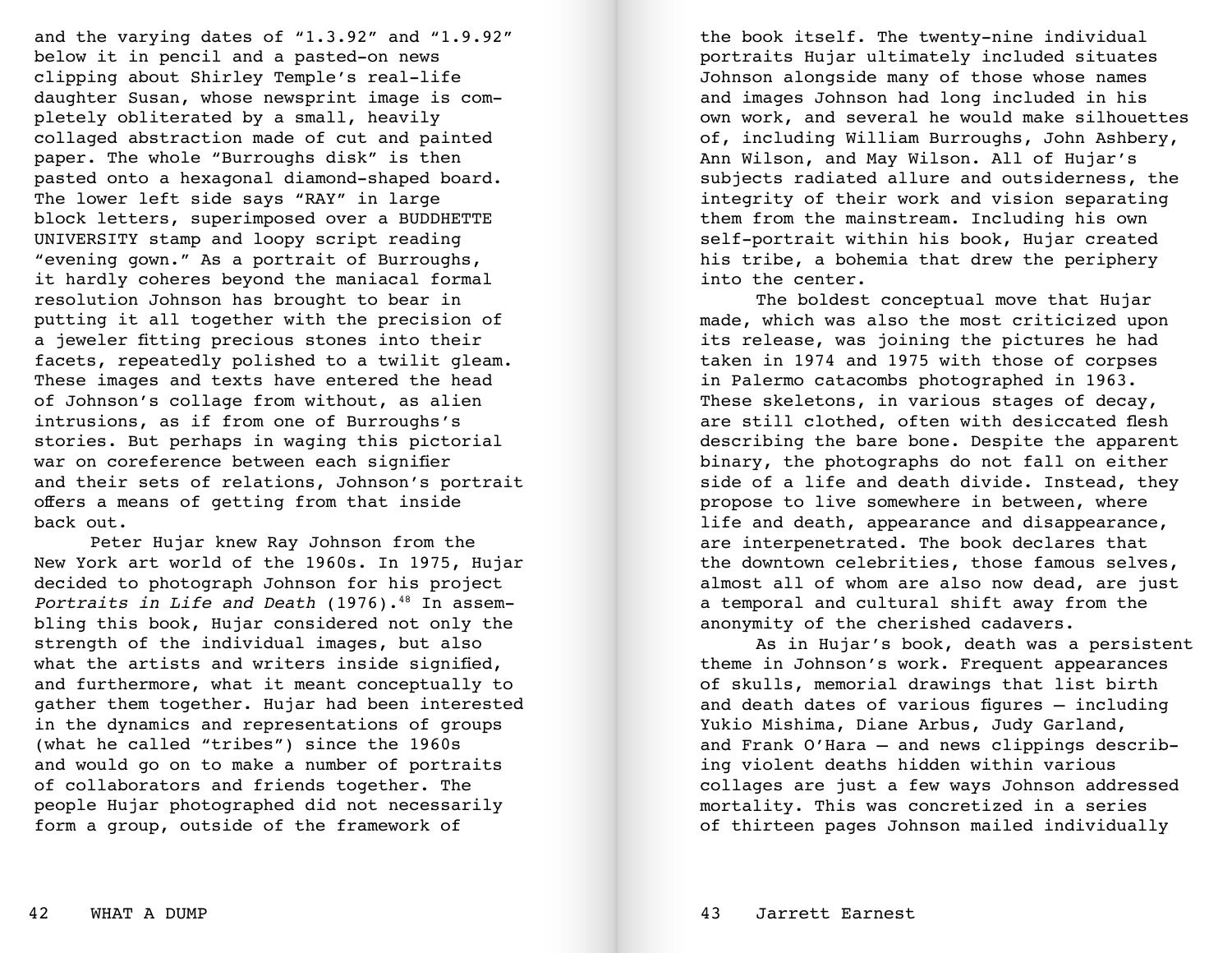but collectively dubbed "A Book About Death" between 1963 to 1965. One titled "Page 5 A Book About Death" in curling script is filled with a grid of hand-drawn postage stamps, each bearing a wonky configuration of the name "Andy Warhol." Beneath a cartoon ouroboros, another page, now called "A Boop About Death," bears the creepy declaration: "Mary Crehan, 4, choked to death on a peanut butter sandwich last night." In 1973, he proclaimed the death of the New York Correspondance School in the pages of *FILE*, on the same page as the "What a dump" drawing, titled "Deaths New York Times":

### Dear Deaths:

The New York Correspondance School, described by critic Thomas Albright in "Rolling Stone" as the "oldest and most influential" died this afternoon before sunset on a beach where a large Canadian goose had settled down on its Happy Hunting Ground, was sitting there obviously very tired and ill and I said to it "Oh, you poor thing."<sup>49</sup>

Johnson went on conducting the Correspondance school meetings and mailings. But the thematics of loss, death, and destruction were embedded within his collage techniques themselves. To make a portrait of someone's face is one thing, but to cut that face up, to mutilate it, to occlude it, to splatter it with paint, obscuring the eyes and mouth, is another thing entirely. Defacement is Johnson's chief mode and it is within that active process that the deepest sense of his continual negation of identity and the individual self resides. As Burroughs and Gysin described, and as Johnson illustrates, identity is always a kind of collaboration between the past and future,

suspended along a looping chain of allusion and reference. For an artist so driven to map the shifting boundaries of groups — akin to Hujar, DeSana, and General Idea — within Johnson's collages every portrait is also, inescapably, an irresolvable group picture.

### VIII

In 1984, Jimmy DeSana had to have his spleen removed, an indirect result of having acquired the recently named AIDS virus. The surgery and diagnosis profoundly changed his work. Instead of the stark chic of his downtown portraits, or the candy-colored lighting of his friends' bodies treated as props in domestic interiors, the work became increasingly abstract. He'd take images and cut them up, rearrange and dramatically light them with artificial colors, then rephotograph them, to be printed as small lush Cibachromes. Repeatedly, he cut lashlike wedges curled out of a face, a gesture that recalled the leather fetish masks of the *Submission* photos*.* When his friend Laurie Simmons asked him about this shift in his work, he explained:

> I was thinking about the kind of nothingness of life and how to make a photograph of nothing.... That ambiguity interested me — that there was that ambiguity, and how far I could go. Could people actually figure out what it was? How far could I take the object, collage it, destroy it and rephotograph it. I think my life changed a lot, and that changed my way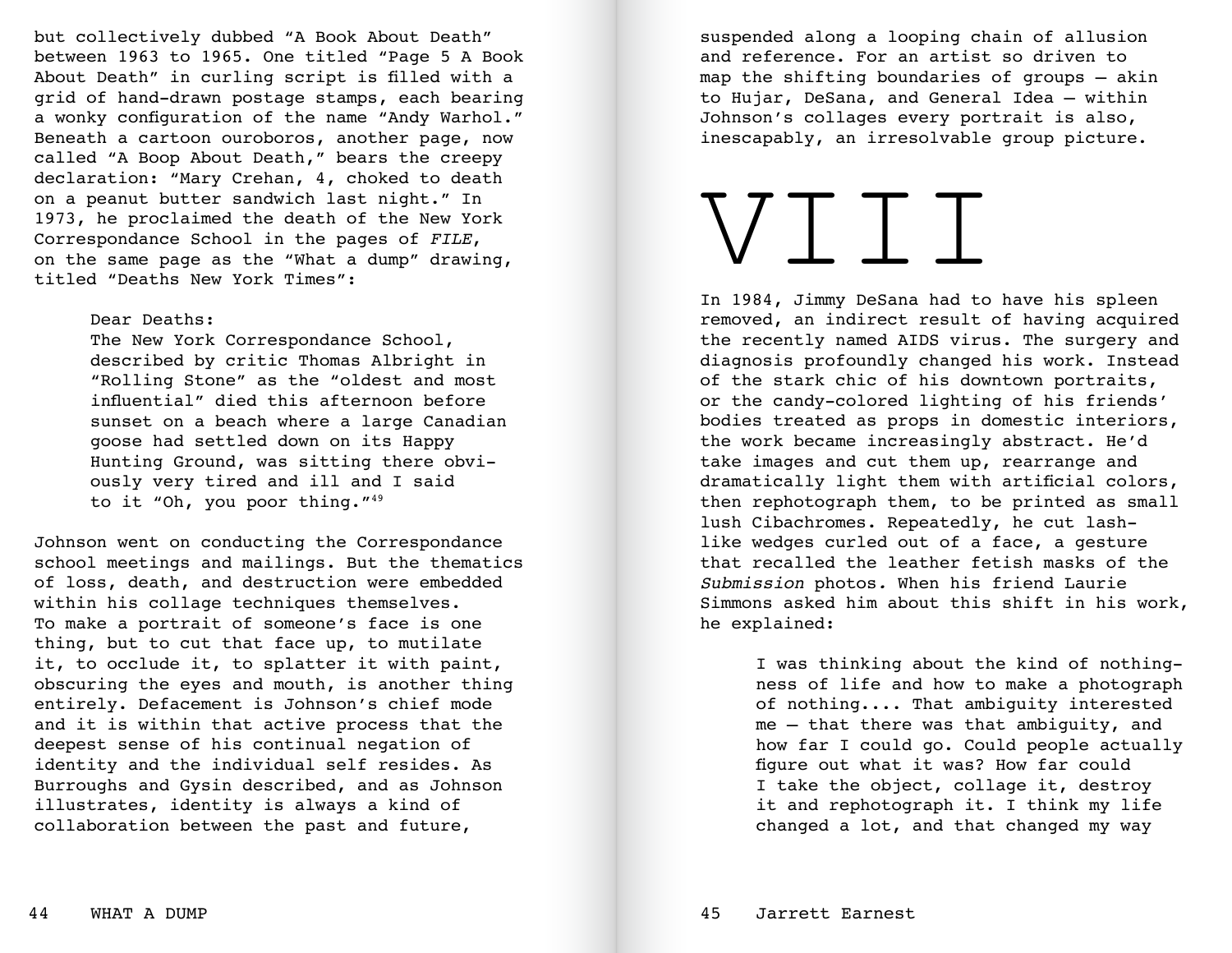of looking at things. I didn't want to joke about sexuality. I wanted to talk about death and nothingness, the way that I perceived death.<sup>50</sup>

This community of artists and writers who were each other's collaborators and audiences, a finely wrought web of intergenerational interconnection formed through decades-long experiment into ways of being, was decimated as if overnight. The nuanced instability of queer culture was violently forced into definition — medically, legally, socially — by its own destruction. Within a span of five years, Brian Buczak, Peter Hujar, John Dowd, Jimmy DeSana, Duncan Smith, and David Wojnarowicz were all dead of AIDS-related illnesses, along with countless others. With them went lifetimes of knowledge about alternate ways of living and making in relationship with one another; the loss to our culture is not quantifiable, surpassing the total works they were never able to make, with the greater loss of an essential audience fluent in layers of cross-reference and close reading they provided for each other, which is the prerequisite for the existence of any form of artistic meaning.

In 1986, Jorge Zontal, Felix Partz, and AA Bronson of General Idea had just relocated to New York, continuing their collaboration, and caring for friends dying from complications with AIDS. After twenty years of artistic and intellectual work examining the way media images function and travel, once more they did what they do best: introduce an image as diagnostic intervention. In their long-standing struggle against copyright, an iteration of legally defined and monetized "identity," General Idea took on a famous artwork that could not be copyrighted: Robert Indiana's

*LOVE*, the four letters arranged in a square stacked two by two. The group changed "LOVE" to "AIDS," generating the image in many forms and color relations, including paintings on canvas, wallpaper, posters wheat-pasted on city streets and subways, and the Spectacolor boards that light up Times Square. They named each iteration and the project itself as a whole *Imagevirus*. The name is adapted from William Burroughs's concepts of language and images as viruses, which influenced General Idea's earliest collaborations. As their AIDS logo moved through the world, Zontal and Partz were becoming increasingly sick with AIDS.

General Idea's *Imagevirus* cycled promiscuously through the culture, traveling internationally through many contexts, just as planned, provoking a myriad of reactions as it went along. Many young gay activists back in New York hated it; they didn't understand why it was so cool and impersonal, the seeming antithesis of the "personal is political" imperatives that were necessary to their fight. Was this some kind of cruel joke? To turn "LOVE" into "AIDS"? The activists of ACT UP and Gran Fury, a generation younger than General Idea, failed to see these works within the context of a decades-long critique of mass media and the fixed identities it tosses up to be sorted along the battle lines of representation.<sup>51</sup> General Idea returned to their mail art and magazine roots, inserting a special multiple — a grid of thirty-five perforated *Imagevirus* postage stamps — into an issue of the Swiss art magazine *Parkett* in 1988.<sup>52</sup> Ray Johnson pasted one of these stamps onto the surface of a collage, embedded into inky torrents — the final gesture in an artistic exchange blurring distinctions of authorship and self that spanned a quarter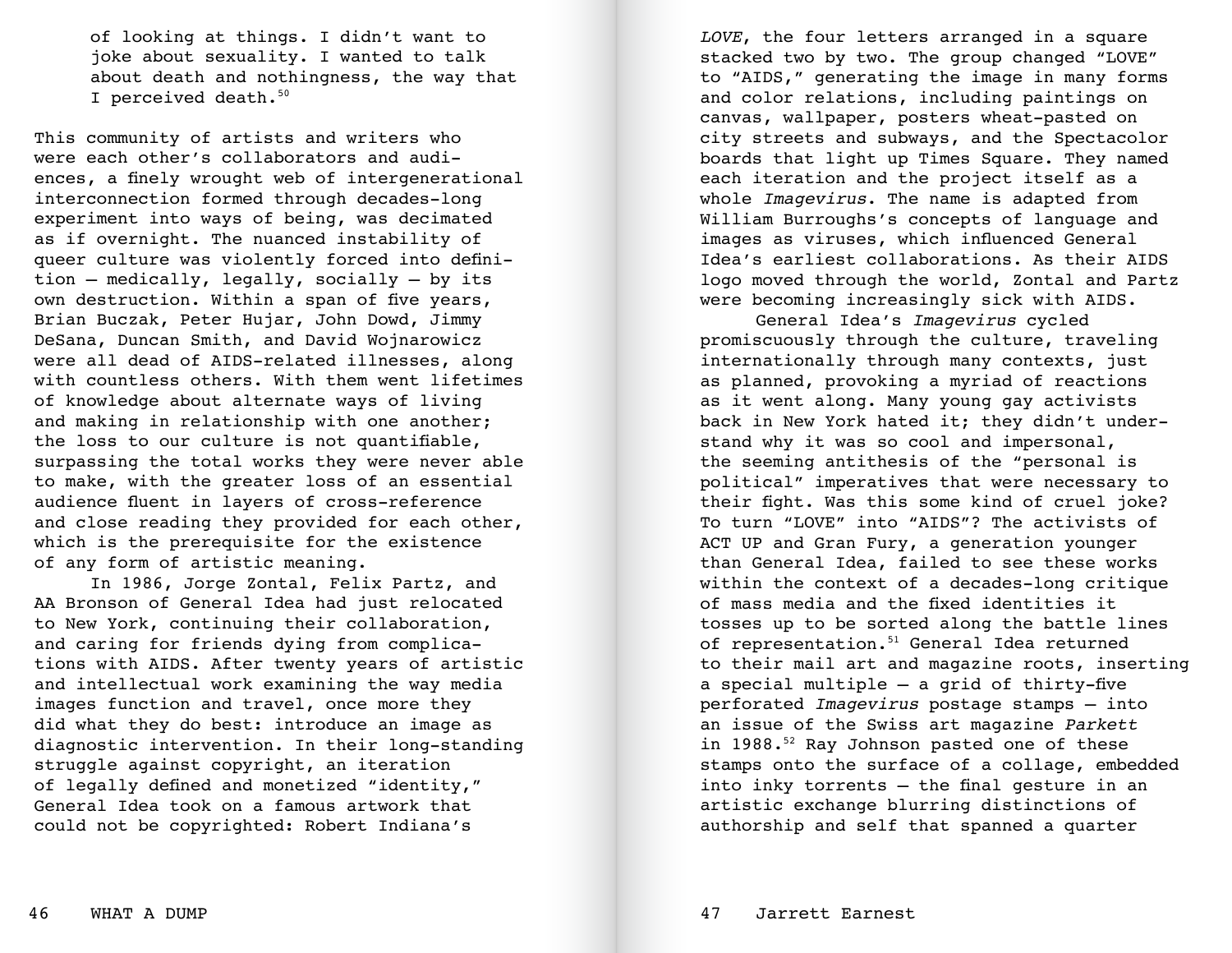century. Zontal and Partz died in 1994, just five months apart.

In the midst of so much irrational loss, in January 1995, Ray Johnson leapt off a bridge into the frigid water of Sag Harbor. His body was found on the shore the next day. Artworld friends were shocked and confused. Some interpreted it as a last performance piece, the ultimate "nothing." Others close to him remained shattered by something so inconceivable, though clearly premeditated. By then, Johnson had essentially stopped coming into the city for at least a decade, refusing almost all attempts to exhibit or sell his work over that time, although he did maintain active friendships through phone calls and correspondence. One persistent aspect of Johnson's art, interviews, and performances is the way the work denies a personal inner life, as though "Ray Johnson" only existed outside, in the world he built through his work. Or, perhaps, inside and outside had switched places, had become indistinguishable from one another, were the same thing. Without a doubt, that world so long in the making was rapidly disappearing.

On the first anniversary of Johnson's suicide, Geoffrey Hendricks — his longtime friend, of the shaving and beard-cutting performances in the 1970s, among so many others drove out to Sag Harbor with his partner, Sur Rodney (Sur), to gather rounded stones from beneath the North Haven Bridge where Johnson jumped to his death. As he had for so many friends and lovers, Hendricks wanted to make a kind of memorial for Johnson using those rocks in some way. The car sagged under their weight on the drive back into Manhattan. They sat in Hendricks's West Village garden until the right idea arose. Eventually, Hendricks used them to make two sculptures. One consisted of

thirteen rocks, each engraved with a selection of letters that could be assembled to spell "NO/T/H/IN/G/RAY/J/SAG/HA/R/B/OR" — a physical cut-up and anagram that could be arranged and rearranged endlessly. He set alongside them a mechanical bunny the couple found in Venice that can be wound up and made to hop around. For the other memorial, Hendricks took one stone, the size of a head, on which he had engraved the single word "nothing."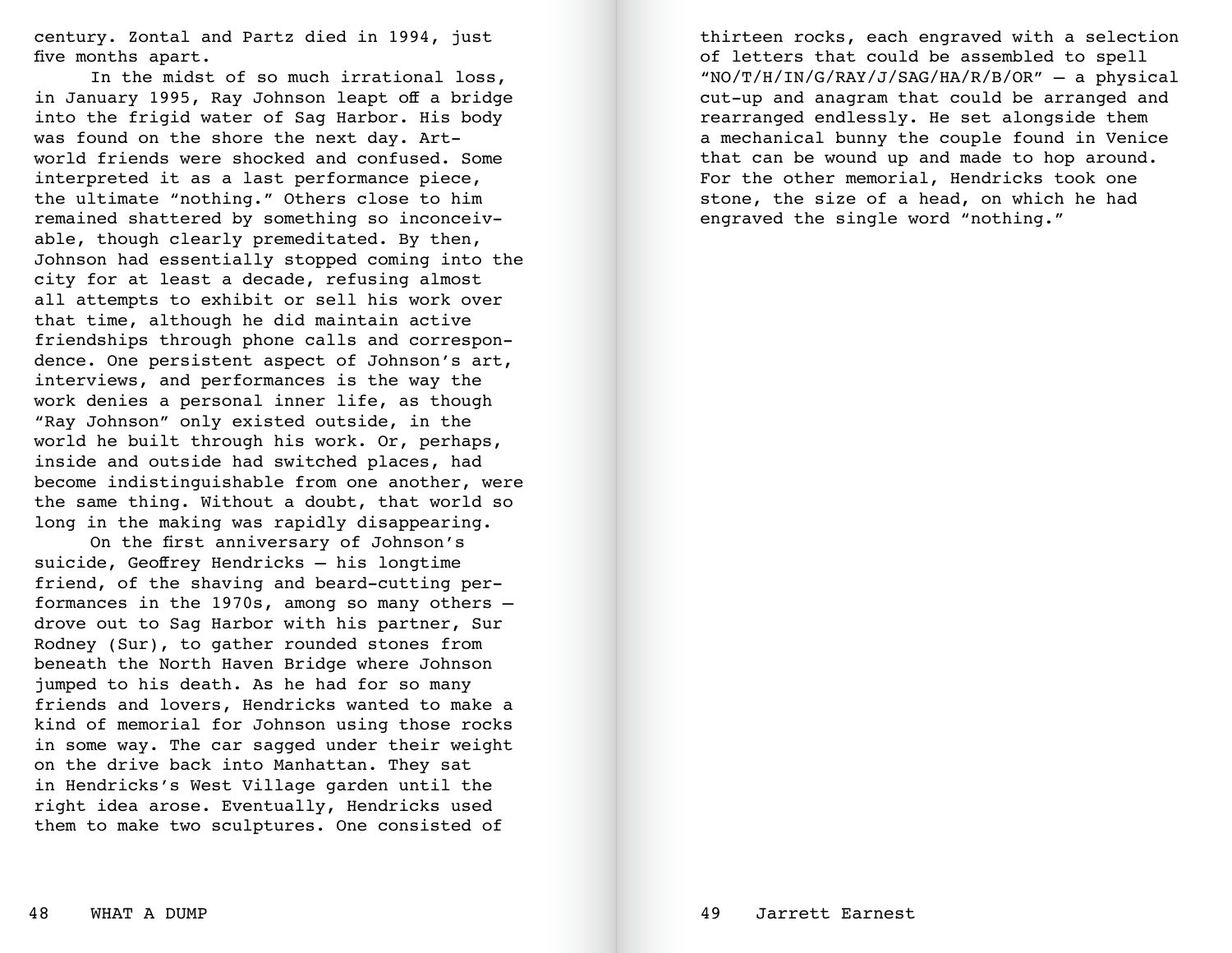### Acknowledgments

The recollections and insights of many people flow through this essay, in ways that would be impossible to footnote with any precision. Much of the information comes directly from interviews I conducted over the phone, Zoom, or email in late 2020 and early 2021 with AA Bronson, Robin Lee Crutchfield, David Ebony, Scott Mednick, Michael Morris, Peter Schuyff, Laurie Simmons, and Sur Rodney (Sur). I am grateful that they trusted me with their stories and hope I've done justice to the histories they carry.

First and foremost, my gratitude goes to Frances Beatty, Alexander Adler, and the phenomenal Maria Ilario of The Ray Johnson Estate, who opened untold doors and several hundred drawers, envelopes and boxes (several times), to make this exhibition possible in its fullest form. Ray Johnson is lucky to have them ensuring his legacy. For help gathering and lending the materials that make up this project, I would like to thank Stephen Koch, Jeffrey Fraenkel, Ola Dlugosz, and the Peter Hujar Archive; Alissa Friedman, Danielle Bartholomew, Salon 94, and the Jimmy DeSana Trust; Indra Tamang, Allen Frame, and the Estate of Charles Henri Ford; Anneliis Beadnell, P.P.O.W., and the Estate of David Wojnarowicz; the Geoffrey Hendricks Estate; Elizabeth Dee, Anastasia Clarke, and the John Giorno Foundation; Barbara Pollitt, Pavel Zoubok, and the Sari Dienes Foundation; Yoko Ono and Connor Monahan; Mark Bloch; and Adam Welch and the National Gallery of Canada.

Many artists, scholars, and curators provided information essential to my research and writing, including Vince Aletti, Betsy Baker, Fern Bayer, Nayland Blake, Alexandra

Cunningham Cameron, Luis Camnitzer, Candystore, Cynthia Carr, Holland Cotter, Ed De Luca, Raymond Foye, Coco Gordon, Jay Gorney, Johanna Gosse, Nancy Grossman, Anastasia James, Randy Kennedy, Carol Lees, Nicholas Martin, Marc Mayer, Duane Michals, Helen Molesworth, Laila Pedro, Lee Relvas, Ugo Rondinone, Raphael Rubinstein, Kenneth E. Silver, William J. Simmons, Joel Smith, Vincent Trasov, Robert Warner, and Martha Wilson — thank you all.

For their unwavering belief in my work, and for the invitation and support to realize this project, I'd like to thank David Zwirner as well as the exhibition dream team of Josh Brown, Robert Goff, David Leiber, Ryan Markgraf, Jaime Schwartz, Aly Weiner, and Lucas Zwirner.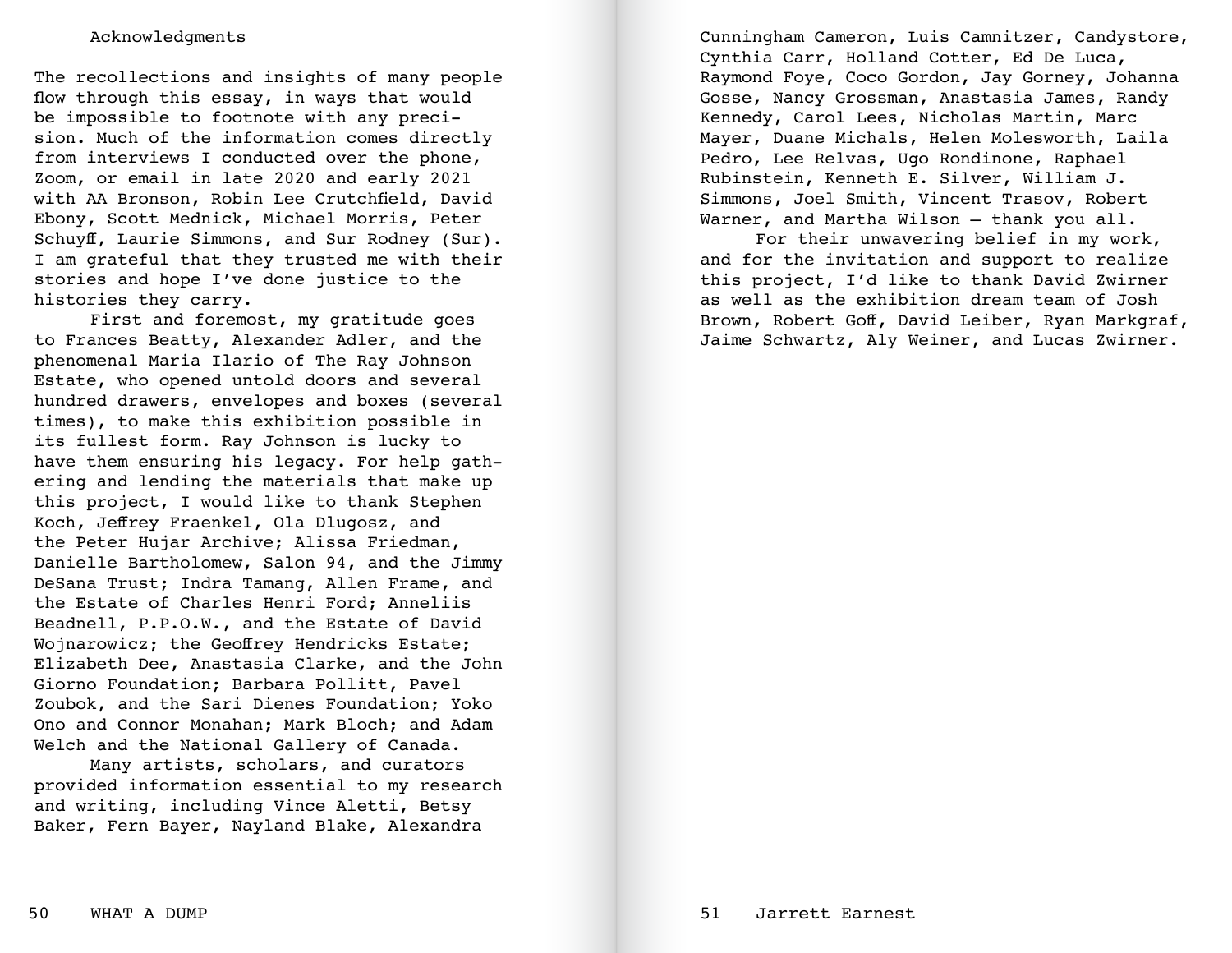Notes

- 1 Yukio Mishima, *Madame de Sade*, trans. Donald Keene (New York: Grove Press, 1967), pp. 30–31.
- 2 For more on the relation between Alvin Lustig and Ray Johnson, see Julie J. Thomson, "The Art of Graphic Design: Lustig, Albers, Johnson, and the 1945 Summer Session," *The Journal of Black Mountain College Studies* 6 (2014), accessed online.
- 3 Graham Robb, *Rimbaud: A Biography* (New York: W.W. Norton, 2000), p. xiv.
- 4 Patti Smith, *Just Kids* (New York: HarperCollins, 2010), p. 27.
- 5 Smith, *Just Kids*, p. 27*.*
- 6 Quoted in Robb, *Rimbaud*, p. xiii.
- 7 Quoted in Robb, *Rimbaud*, p. 178.
- 8 Cynthia Carr, *Fire in the Belly: The Life and Times of David Wojnarowicz* (New York: Bloomsbury, 2012), p. 133.
- 9 The complexity of this project and the histories of its interpretations are further discussed by Anna Vitale in *Our Rimbaud Mask* (Brooklyn: Ugly Duckling Presse, 2018).
- 10 Dennis Cooper, *Little Caesar #5* (Los Angeles: Little Caesar Press, 1978), p. 1.
- 11 "Rimbaud in New York," in *Little Caesar #11* (Los Angeles: Little Caesar Press, 1980), pp. 157–167.
- 12 David Wojnarowicz's full series *Arthur Rimbaud in New York* was first printed as gelatin silver prints for his exhibition *In the Garden* at P.P.O.W., New York, November 3–December 1, 1990.
- 13 Alvin Balkind, "Michael Morris," *Artforum* (May 1968), p. 70.
- 14 Letter from Ray Johnson to Michael Morris,

May 1968, reproduced in *Image Bank 1969– 1977* (Berlin: Hatje Cantz, 2019), p. 96.

- 15 Michael Morris, "Ray Johnson," in *Concrete Poetry*. Exh. cat. (Vancouver: University of British Columbia Fine Arts Gallery, 1969), accessed http://vancouverartinthesixties.com/archive/12.
- 16 Morris, "Ray Johnson."
- 17 Istvan Kantor, "Introduction," in *Brain in the Mail* (Montreal: Publications Vehicule Art, 1979), pp. 9–10.
- 18 Ouoted in *The Search for the Spirit: General Idea 1968–1975*, ed. Fern Bayer. Exh. cat. (Toronto: Art Gallery of Ontario, 1997), p. 36.
- 19 Reproduced in *The Search for the Spirit*, p. 51.
- 20 *The Search for the Spirit*, p. 90.
- 21 *The Search for the Spirit*, p. 80.
- 22 *FILE Megazine* 1, no. 4 (December 1972), n.p.
- 23 *FILE Megazine* 2, nos. 1–2 (May 1973), n.p.
- 24 Benjamin Kahan, "On Ray Johnson's Sexuality, Loves, and Friendships: An Interview between William S. Wilson and Benjamin Kahan," *Angelaki* 23, no. 1 (2018), pp. 86–87.
- 25 Reproduced in *Fanzini Goes to the Movies*, ed. John Dowd and John Jack Baylin (self-pub., Vancouver, 1974), n.p.
- 26 Jimmy DeSana, "New York's Ten Best Dressed," *FILE Megazine* 3, no. 2 (Spring 1976), pp. 56–57.
- 27 Dawn Eagle, "Nine Dressed Ones," *FILE Megazine* 3, no. 2 (Spring 1976), p. 55.
- 28 "Chronology," in *Jimmy DeSana*, ed. William S. Bartman (Los Angeles: ART Press, 1990), p. 43.
- 29 Interview with Jimmy DeSana by Laurie Simmons, in *Jimmy DeSana*, ed. William S.